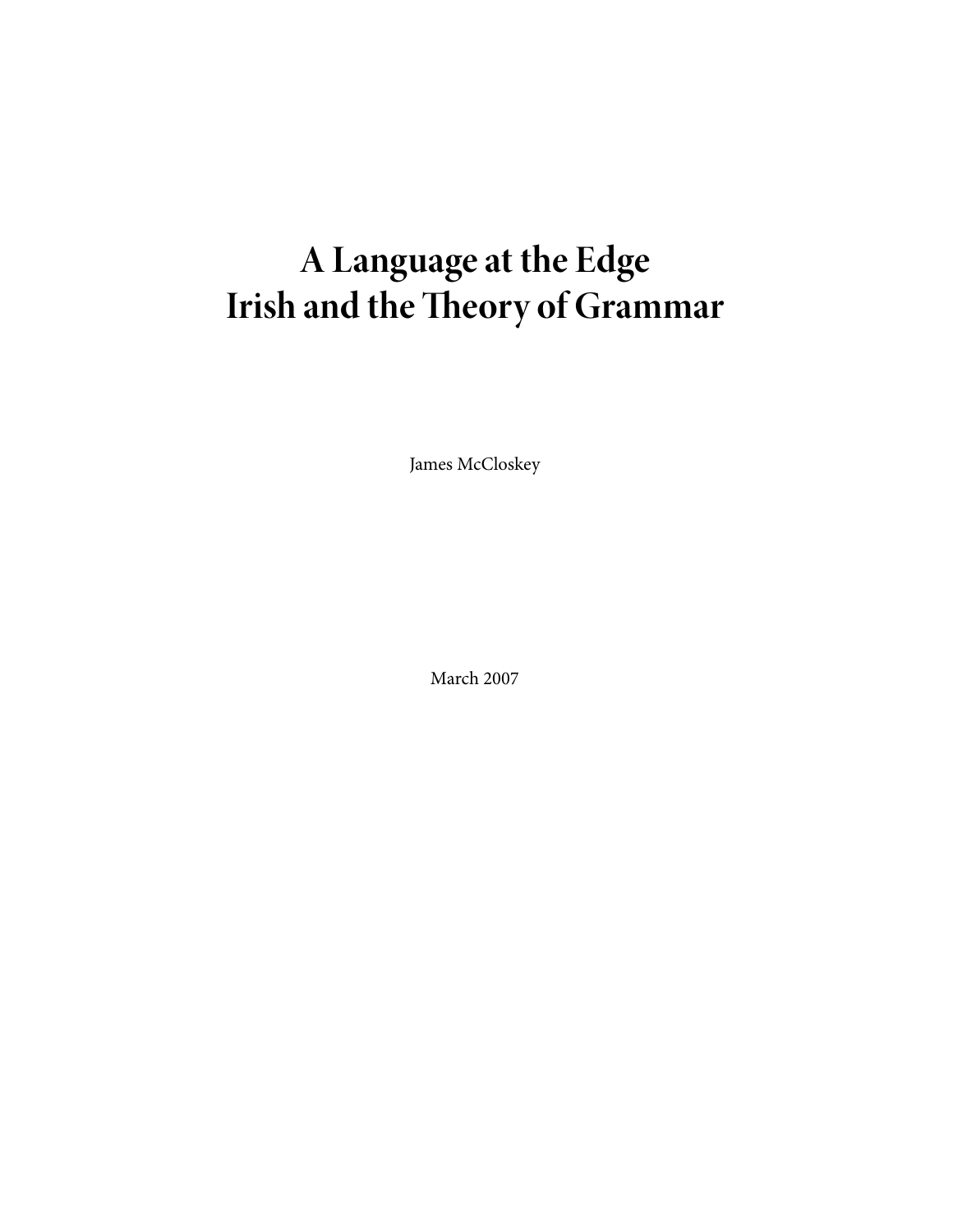## **Introduction**

The title of this paper involves a deliberate ambiguity, and that ambiguity is meant to be a rhetorical signal that it is going to try to weave together two rather different narratives.

One of those narratives has to do with languages that are 'on the edge' in the sense that they only barely cling to viability and in that their survival is very much in doubt. I want to try to say something about the dilemmas and opportunities that arise when we attempt to do theoretical work (that is, advance theoretical understanding) by working on languages which happen to be in that situation. I think that these questions are important and that they raise a host of issues—some of them ethical and some of them methodological—which are too little discussed. I've talked about these questions before and in other places, but I want to return to them here, partly recapitulating things that I have said in other presentations, partly going a little farther. The question is of importance if for no other reason than that the majority of the languages that we might use to investigate the nature of language and of language ability are probably now in this situation.

The other sense of the phrase *language on the edge* that I have in mind has to do with my feeling that Irish has for a long time been **just** beyond the reach of—just at the very edge of—theoretical understanding, close enough to give you the sense that progress is being made, far enough out there to make you understand all too clearly that there are no laurels to rest on and that you have to just keep toiling away as best you can. And that, I think, unlike the first kind of being 'at the edge', is a very nice place to be, one of the best places for a language to be, in fact, if what you want is for understanding to be sharpened, deepened, and improved. The problems to be solved do not seem to be hopelessly beyond the capacity of current modes of explanation (they're within spitting distance), but their solution, to say the least, is not obvious. So you are goaded into doing work, but the goals you can imagine reaching do not seem unimaginably distant.

So I'd like to consider some of the ways in which work on Irish has, it seems to me, added to, or deepened, or at least complicated in a healthy way, our understanding of some more general issues.

Let me start, though, with what this language is and what its situation is.

## **Irish and its Situation**

The first thing to say is that, even though I characterized Irish (by implication) as a classic endangered language a few moments ago, its situation is in fact far from typical.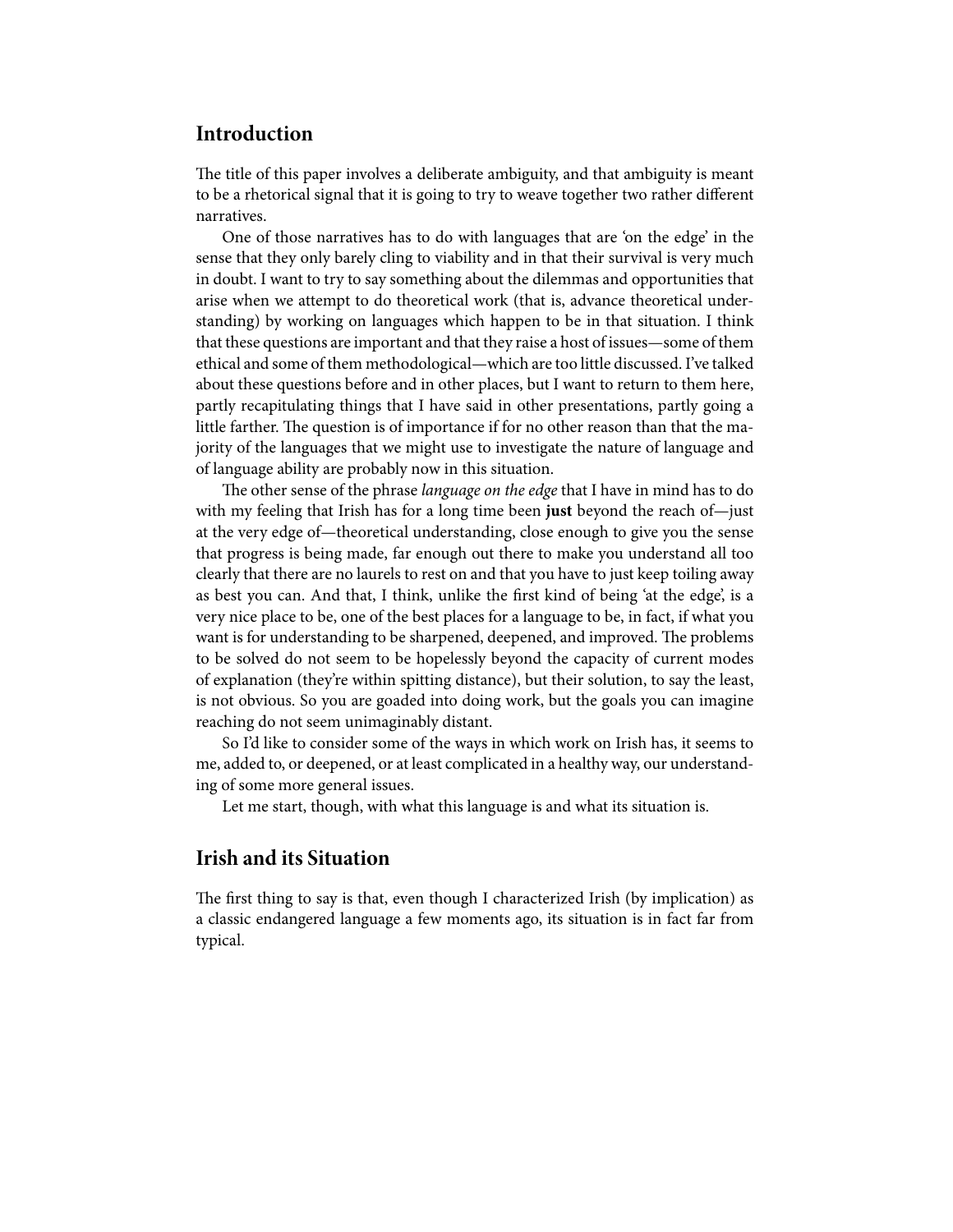Irish is in law the first official language of the Republic of Ireland. That means that Irish is the national language of a prosperous first-world capitalist democracy. English is recognized as the second official language of the country. As critics of national language policies continually point out, though, these constitutional claims reflect wishful thinking or hypocrisy rather than reality. For almost every purpose, Ireland is an English-speaking country and for the vast majority of the population, Irish plays no role whatever in day to day routines.

For all that, the language has real importance as a cultural and political symbol, and as a consequence it enjoys most of the trappings and conveniences that one would expect of a national language—a TV channel, a radio network, a large published literature, newspapers, a large presence in the educational system, and numbers of civil servants who are charged with the tasks of coining official neologisms, managing spelling reforms, producing reference grammars and dictionaries, and so on.

At the same time, Irish is an endangered language spoken as a vernacular by an embattled and marginalized community whose cultural and economic survival is very much open to doubt. Since the foundation of the state in  $1922$ , it has been official policy to maintain the language in those communities in which it has historically been the vernacular (the Gaeltachtaí) These efforts have not been successful. Estimates of the number of native speakers who live in these communities today range from a low of  $15,000$  to a high of  $30,000$ .

The question of whether or not a given community is to be considered a Gaeltacht is furthermore fraught—a source of considerable internal conflict. And the questions to be answered by those communities are those that must be faced by many such communities across the globe. What will be the language of instruction in our schools? What will be the language of religious observance? How much pressure should we bring to bear on our young people to make sure that they learn 'our' language? Is it legitimate to apply such pressure, and do we do harm to our children in applying it?

As a consequence of such all too familiar pressures, many local varieties of the language have disappeared since 1922.

There is one way, however, in which policies and ideals of language promotion in Ireland have had real and unusual effect. They have resulted in the creation of a second community of Irish speakers—people who do not have native ability, but who have achieved high levels of second-language competence and who use Irish regularly in their daily routines. This is, in the main, an educated, urban, middle class, and very dispersed community. There are perhaps 100,000 people who use the language regularly in this way, the vast majority of whom have some sentimental or ideological commitment to the language and its survival. Many use Irish in the home and send their children to Irish-medium play-groups and Irish-medium schools.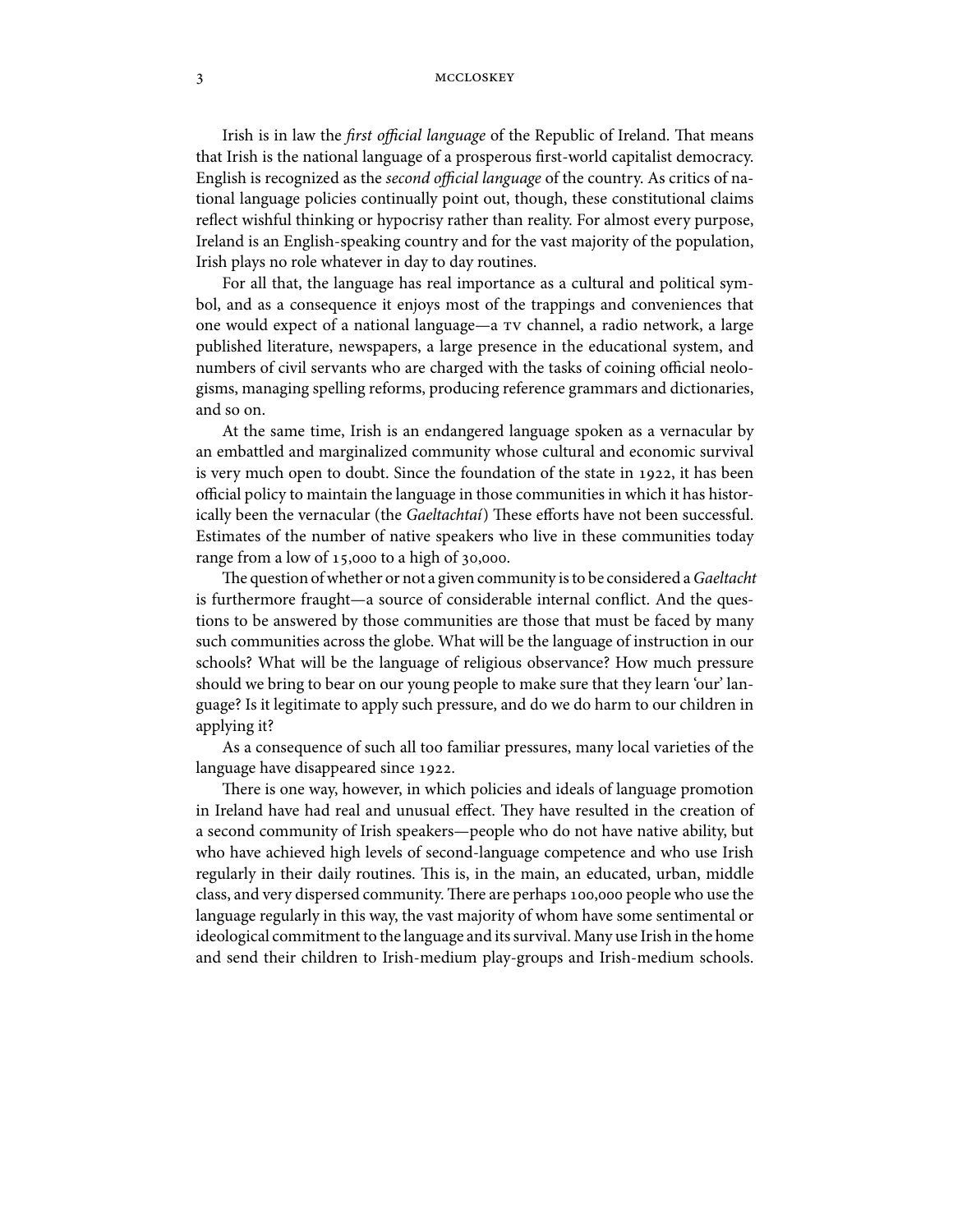As a consequence, there is now a substantial number of children who have been learning a newly calqued urban version of Irish as a first language. The levelling and creolization processes which then take place in the Irish-medium schools give birth to varieties which are a complicated mix of Irish and English elements, a mix which varies considerably from place to place (very different, for instance, in Dublin and in Belfast), and which also varies considerably with the formality or informality of the linguistic setting.

It would be wrong to overstate the split between these two communities; there are of course all sorts of interactions and commonalities which bind the two together. Nevertheless, the fundamental division is real enough and it gives rise to its own tensions.

One consequence of this set of circumstances which is particularly relevant for the pursuit of linguistic research is that Irish is a language which is in the odd situation that the the vast majority of its users are L2 speakers rather than native speakers in the usual sense.

## **e Research Context**

In this charged and complicated setting, the business of doing linguistic work can be fraught.Which kind of Irish and whose kind of Irish do we privilege for investigation and codification?

To this question, different answers are surely appropriate, depending on one's goals and interests. My own view is that the goal of describing the Irish of Gaeltacht communities is a reasonable one for a linguistics which is theoretical in the sense of generative grammar (one whose principal goal is that of describing what it means to have full native control of a grammatical system), and my aim has been (and will continue to be) to shed light on questions of linguistic theory by investigating the range of varieties used in Gaeltacht communities.

The study of the modern urban varieties is methodologically too fraught, it seems to me, if the principal aim of the enterprise is to clarify what it means to have full native ability in a language. What is needed for understanding the emergence and structure of these new varieties are the skills of the creolist, the investigator of L2 acquisition, of partial or imperfect learning and so on.

This is the right conclusion in scientific terms, but it is not hard to see how it can be misconstrued (if that is the right way of putting it) as exclusionary and élitist.

 $^1$ One consequence is that it is difficult or impossible to use certain tools for linguistic research web searches for example. There is lots of web-content in Irish, but the vast majority of it has been created by L2 speakers of varying levels of ability.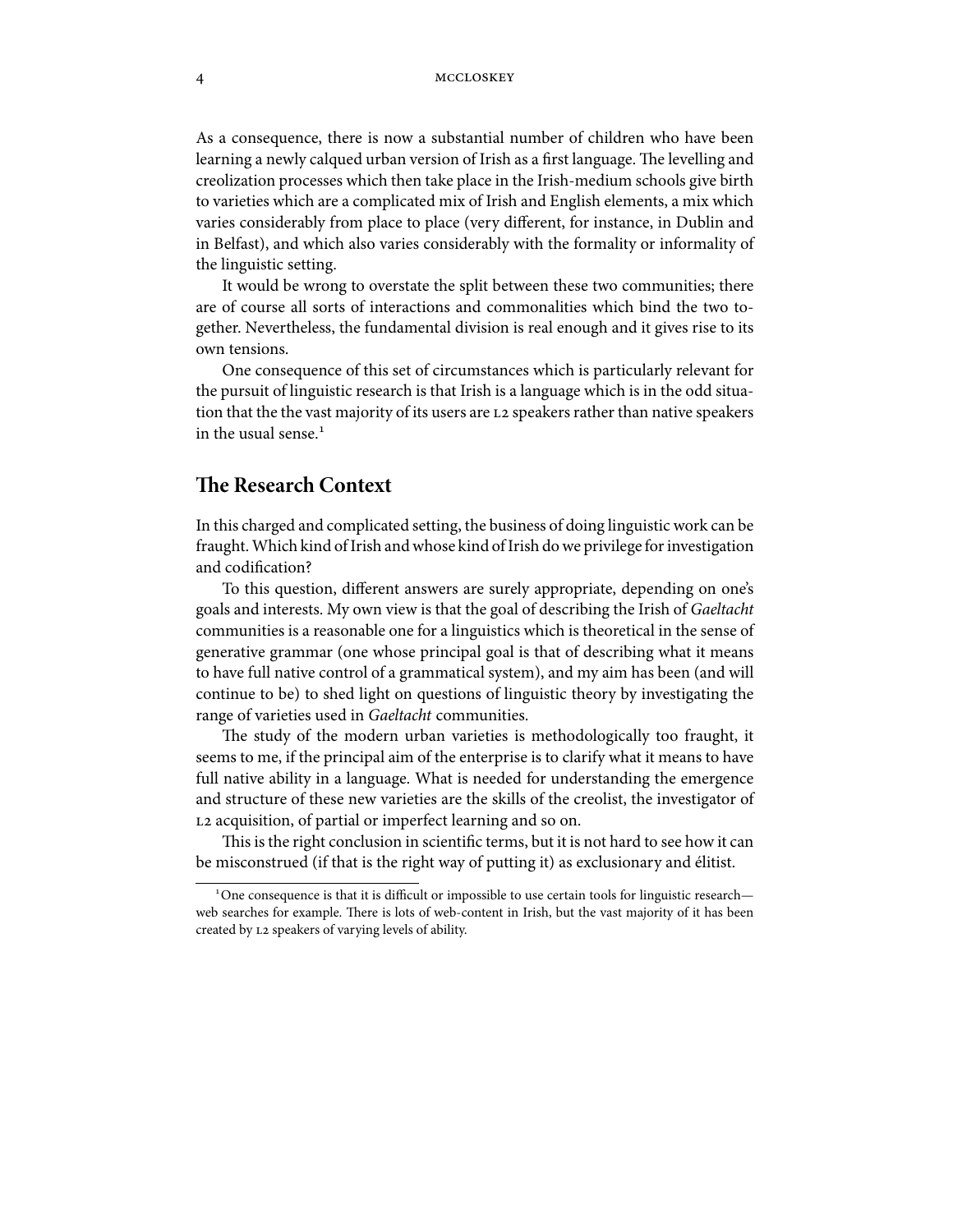And once that decision is made (the decision to concentrate on Gaeltacht varieties), we are now in the unhappy country of the endangered language.

Irish now exists as a continuum of three major dialects (crudely: Northern, Western, and Southern). These varieties are different enough one from another to make for substantial difficulties in mutual comprehension. All three major dialects have speakers in every age-cohort. Unsurprisingly, though, levels of ability vary enormously from place to place, from generation to generation, and from individual to individual. Among those who are in their teens at present, for instance, one finds the full range of levels of competence—from purely passive ability, through many grades of semi-speaker ability, through to rich and fully-featured competence. Linguistic change is rapid, and there is some evidence, anecdotal but persuasive, that the youngest generation of all (those younger than 10) have begun in the past 5 years or so to decisively throw off the language.

Working with native speaker consultants in this context can be difficult. There is no shortage of consultants and most of the people that I have worked with are younger than I am. However, many speakers, younger people especially, feel that their own competence is limited or degraded by comparison with that of older and 'better' speakers—an attitude which can lead to undue deference towards an investigator, or to a profound unease with the task of offering judgments of wellformedness or unacceptability. Often, the investigator is referred to local authority figures who are felt to be repositories of the true and rich local form of the language. But working with these very self-conscious bearers of linguistic tradition is tricky in different ways, since they are often concerned with the preservation and presentation of 'pure' and historically correct local features, and will as a consequence often deny the validity of patterns which do not conform to this ideal.

These kinds of difficulties are well known to field linguists everywhere, but for the linguist working on Gaeltacht Irish, there is a range of compensating resources which derive fairly directly from the official national veneration in which the language has been held.

- There is a large published literature.
- There radio and  $\tau v$  broadcasts which are easily accessible.
- There is a rich descriptive tradition, which in recent times especially has drawn more on more on recent advances in theoretical linguistics.

The resources just described are all the more important in that in doing linguistic research on Irish, we lack the single most important resource we can have namely, a community of native-speaker linguists, whose expertise can provide a check against false or incomplete claims about data. With respect to languages like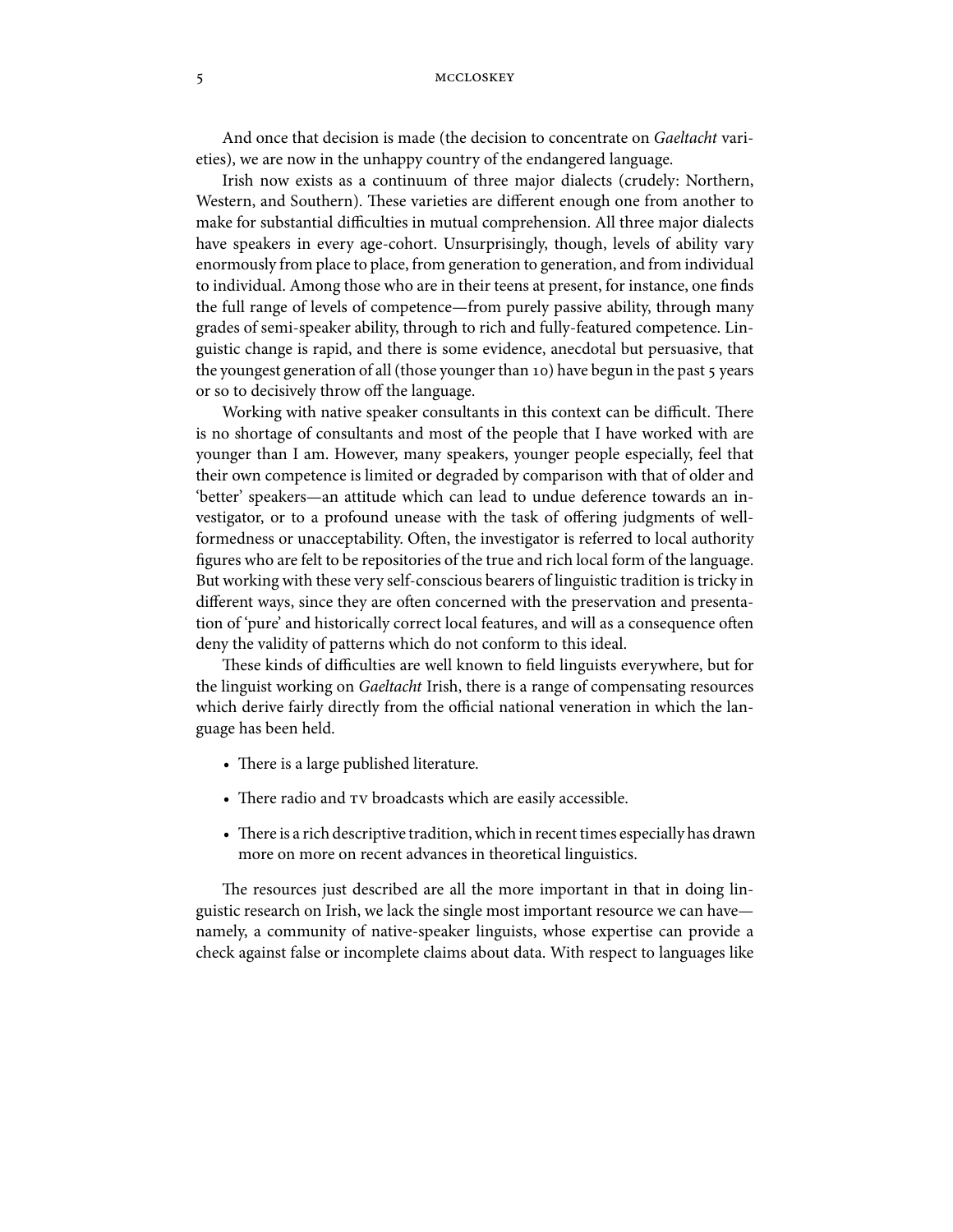Japanese or Hebrew, these communities have the vital function of running and rerunning crucial experiments (judgments of grammaticality, judgments of synonymy, judgments about entailments and implicatures and ambiguity) again and again, refining and revising factual claims in a cumulative process over years. These are our replicated experiments.

In the case of Irish, however, there is no such community and no such protection.

The absence of a community of native speaker linguists makes the investigation of certain kinds of question very difficult indeed, if not altogether impossible. Consider one topical issue—how reconstruction effects should be understood. The delicate experiments that one finds, for instance, in Danny Fox's work—attempting to establish if judgments about anaphoric possibilities correlate with judgments about relative scope under reconstruction—cannot realistically be run for Irish. The community (native speakers and linguists) that would collectively assess and sift claims about such subtle effects simply does not exist.

Work must also proceed more slowly than for the languages whose investigation has most shaped the practices and methodology of generative grammar. Questions of fact that can be settled in a matter of minutes for a language such as German or French require much more effort and time (weeks and months rather than minutes) for their resolution in Irish. There are fewer people to ask the questions, there are fewer people to provide the answers, and those who can provide the answers are not usually in the office next door.

More serious than the issue of speed are the issues of quantity and quality of evidence. If we take it that the elicitation of a native speaker judgment is the standard replicable experiment in (this kind of) linguistics, then for Irish, many many fewer experiments have been run than have been run for, say, German or Japanese.

None of these circumstances seems likely to change. For reasons that I would like to understand better (but which I suspect have mostly to do with broader societal attitudes towards the language), students of linguistics in Ireland are not drawn to work on Irish. Most choose to work on the major European languages. And for an outside investigator (a graduate student in a doctoral program in North America, say) who ventures in, there are major challenges to overcome.

Working on Irish, then, while not as challenging as working on many endangered languages, brings with it a particular and idiosyncratic set of difficulties. Recognizing those challenges raises issues which are very important but which have been very little discussed, in public or formal settings at least. Imagine that some important theoretical proposal emerges from analytical work on a language in roughly the state that Irish is in. Will or should this proposal be given the same weight in shaping general theory as proposals emerging, say, from the study of Italian? Rationality and common sense say no. It is simply a fact that analyses of Irish have not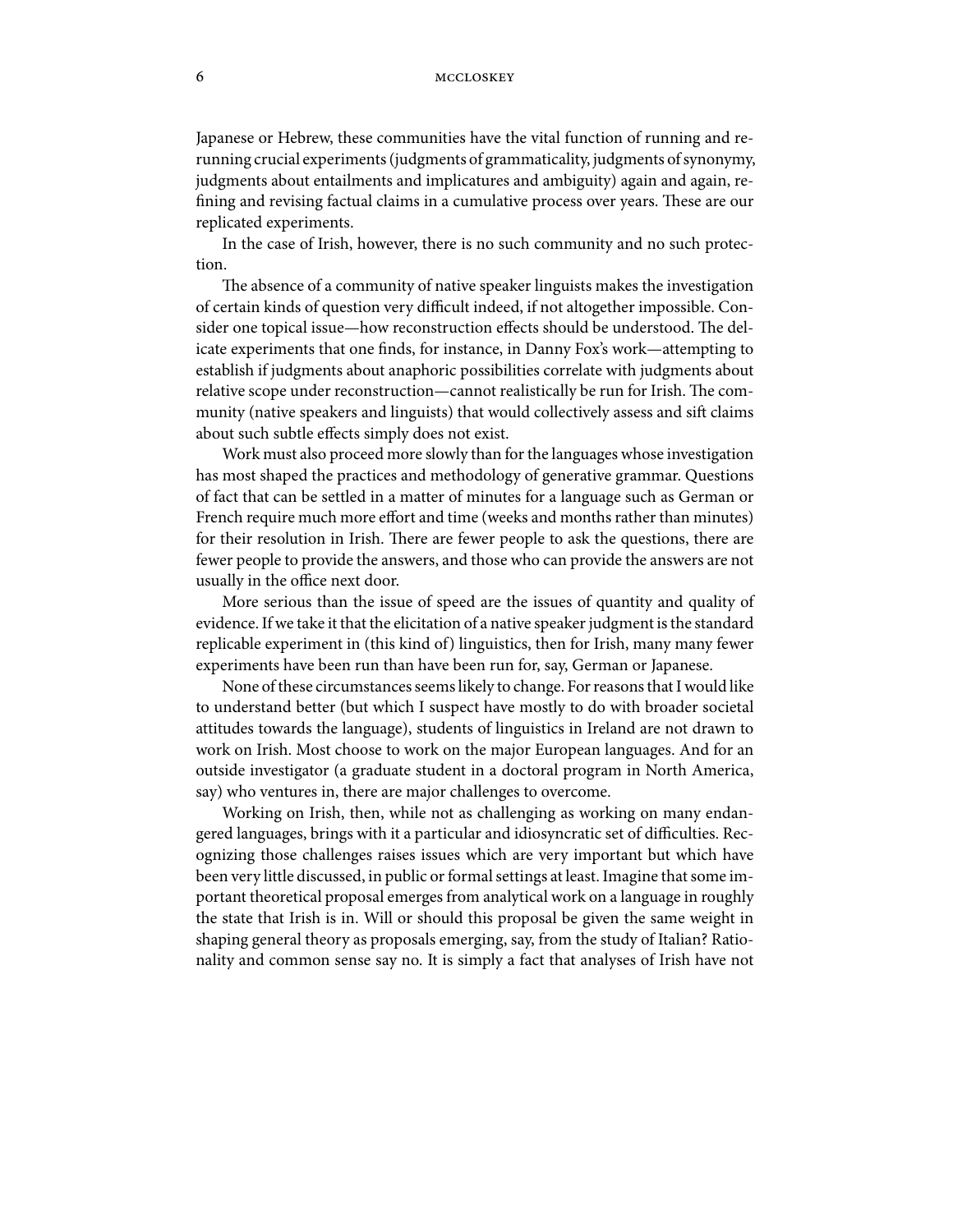been tested and scrutinized in the way that analyses of Italian or Japanese or Hebrew or English have been. And this is not really a temporary stage in the development of a subfield. There is not likely ever to be a set of circumstances in which Irish 'catches up' in the relevant sense.

But such rational caution brings its own risks. Many more languages are beset by the kinds of difficulties described here for Irish than are free of them. And of the great number of languages whose grip on the world is tenuous, few provide the kinds of counter-balancing resources that are available to the linguist working on Irish. In being cautious about the assessment of evidence, then, we run the risk of excluding, or under-valuing, whatever insights might be gleaned from all of those languages which have had the bad luck to run afoul of one imperial administration or another.

All of this is in some sense inevitable, and clearly there are no absolute principles that one can appeal to in deciding what to be persuaded of and what to be sceptical about. People will assess the available evidence as best they can. In assessing evidence from Irish, however, analysts need to be aware of what the circumstances are in which this work was done.

And any general exclusion would, it seems to me, be short-sighted. For, in spite of all the hazards and idiosyncrasies, real progress has been made in the linguistics of Irish in recent years, and the sense has been palpable, especially since the early 1990s, of things falling into place, often in surprising and unexpected ways.

In the second half of this talk, I would like to focus on one of the areas in which such progress has been made, trying to focus on the larger lessons learned rather than on the shifting details of implementation.

## **Clause Structure**

Perhaps the single most celebrated property of Irish is the fact that it is a so-called vso language. That is, in a simple finite clause such as those seen in  $(1)$ :

- () a. Chonaic na gasraí capall mór bán ansin inné saw the boys horse big white there yesterday 'The boys saw a great white horse there yesterday.'
	- b. Bhéarfaidh mé an t-airgead do Chaoimhín i nDoire inniu give **[FUT]** I the money to Kevin in Derry today 'I'll give Kevin the money in Derry today.'
	- c. Sciob an cat an t-eireaball den cut the cat the tail off-the mouse luch. 'The cat cut the tail off the mouse.'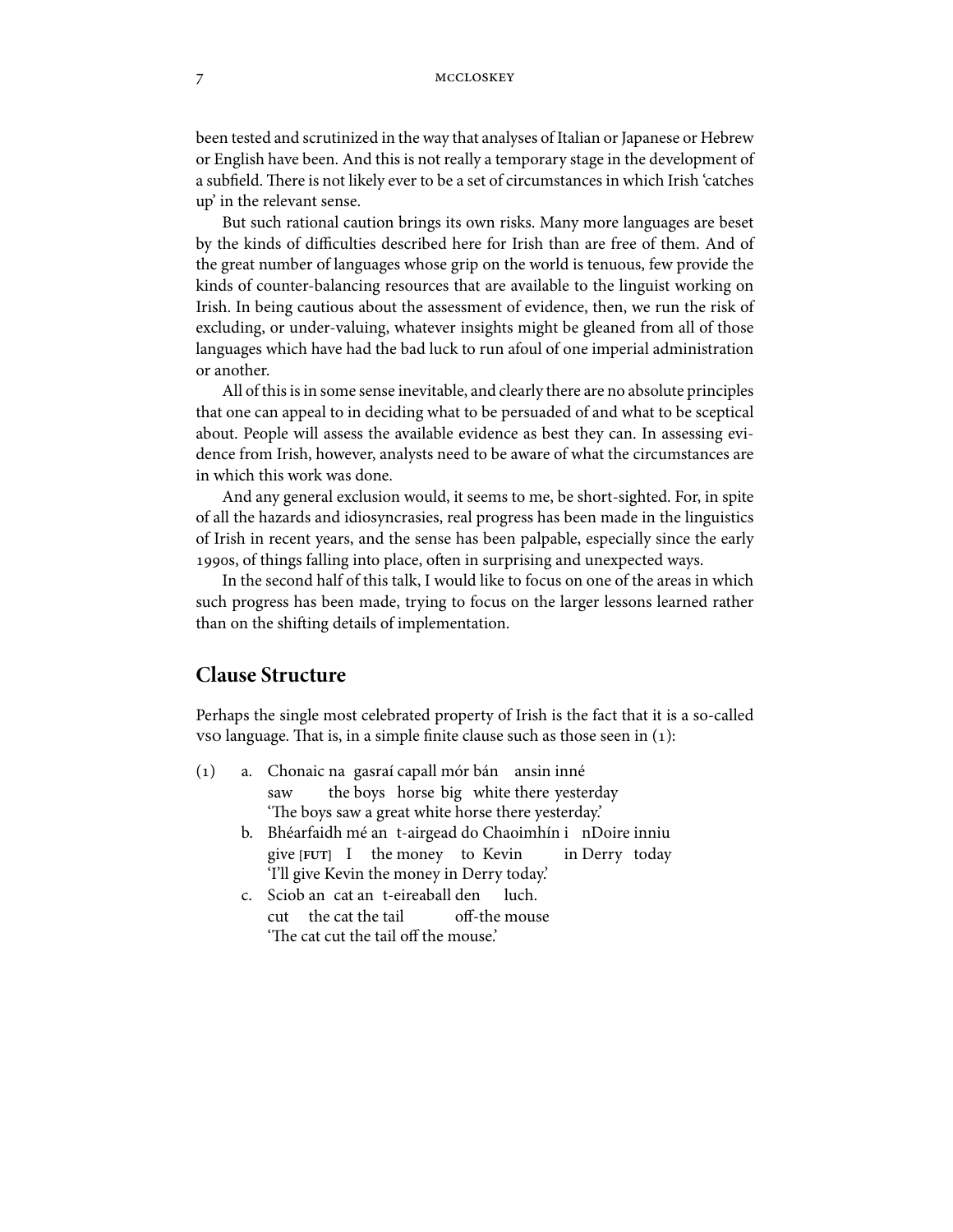the order of the core elements is as laid out in the formula in  $(2)$ :

() Verb < Subject < Object < Oblique Arguments < Adverbials

The inflected verb comes first; the subject, if there is one, comes second; the object, if there is one, comes next, followed by more peripheral material like oblique arguments, adverbial elements and so on (Irish has no double object construction). In fact, Irish is a particularly strict vso language in that, unlike many other vso languages, it does not tolerate svo order as an alternative in finite clauses. The examples in  $(3)$  are just like those in  $(2)$ , except in that the subject has been placed to the left of the inflected verb. They are profoundly ungrammatical:

- () a. \*Na gasraí chonaic capall mór bán ansin inné. the boys saw horse big white there yesterday 'The boys saw a great white horse there yesterday.'
	- b. \*Mé bhéarfaidh an t-airgead do Chaoimhín i nDoire inniu.
	- c. \*An cat sciob an t-eireaball den luch.

The earliest discussions of Irish syntax in modern theoretical contexts (my own 1979 book, for instance, or Nancy Stenson's 1981 book) took these facts at face-value, and assumed a three-way branching structure for transitive clauses, like that shown in  $(4)$ :



This account, such as it was, had the appeal of avoiding a certain kind of analytical complexity and abstraction—of which a person might be suspicious. It also had the appeal of making the language seem 'special' in just the way that in fact it seemed to be special. This was rhetorically comforting at the time that these proposals emerged since one of the criticisms that generative syntax then faced constantly from those working in more traditional modes of analysis was the charge that it forced all languages into a single analytical strait-jacket for the sake of a pre-established theoretical conformity, and that it thus paid insufficient attention to the unique and idiosyncratic internal spirit of individual languages.

The proposal had, in addition, the interesting theoretical property (closely related to the last observation) that it presupposed that there were deep differences in syntactic organization between Irish and other languages which were at the time much better investigated than Irish was—svo languages such as the major European languages, for instance. In particular, subject and direct object could not be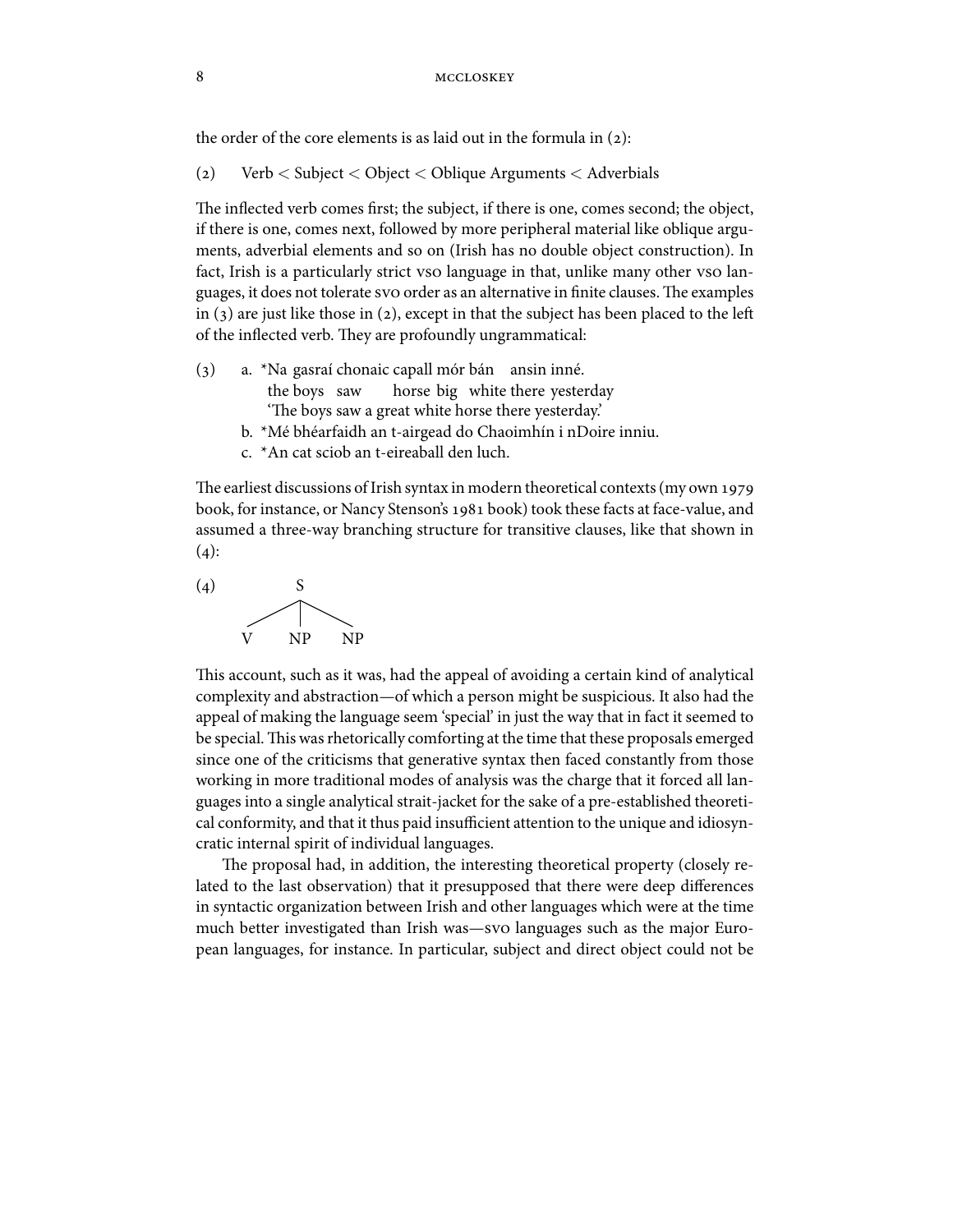distinguished structurally in the way that had become familiar since Chomsky's Aspects of the Theory of Syntax, and notions like c-command could be of only dubious relevance to syntax since, given the structure in  $(4)$ , the standard definitions did not render the subject more prominent that the object in any sense. To the extent that subjects and objects were different in their syntactic behavior, then, those differences could not be attributed to phrase structural properties such as command.

In this, discussions of the syntax of vso languages or clauses formed part of a much larger debate about whether or not there exist non-configurational languages (Ken Hale's term)—languages which did not make use of articulated phrase structural configurations to draw core grammatical distinctions.

The first people to show that vso languages of this type were not exotic in the way that one would expect given  $(4)$  were Steve Anderson and Sandy Chung. In their 1977 article on the syntax of Breton, they showed that Breton was not at all exotic in the way that one might expect given  $(4)$ . In fact, numerous grammatical processes in the language, they showed, distinguished subjects from objects in routine and familiar ways. Their own conclusion was that the relevant distinctions were not to be made in phrase structural terms, but rather by way of direct appeal to relational primitives such as SUBJECT (the first grammatical relation) or OBJECT (the second grammatical relation).

Joe Emonds then showed in a farseeing paper published in 1980 how the basic facts of vso structure could be accommodated within a standard articulated clausestructure. That is one could assume an initial structure like  $(5)$  and turn it in to a verb-initial structure by way of a verb-fronting operation:



Emonds' paper, remarkably, was entirely programmatic—it analyzed hardly any actual language data. Meanwhile, in a 1983 paper, I had shown that Irish did in fact possess what looked like perfectly routine vp's—unexpected given the flat structure of (4). Such phrases turn up in the periphrastic progressive construction, as seen for instance, in a clefted example such as (6):

() Ag magadh orm a bheadh mock **[PROG]** on-me **C** be **[COND]** they siad. 'It's mocking me that they'd be.'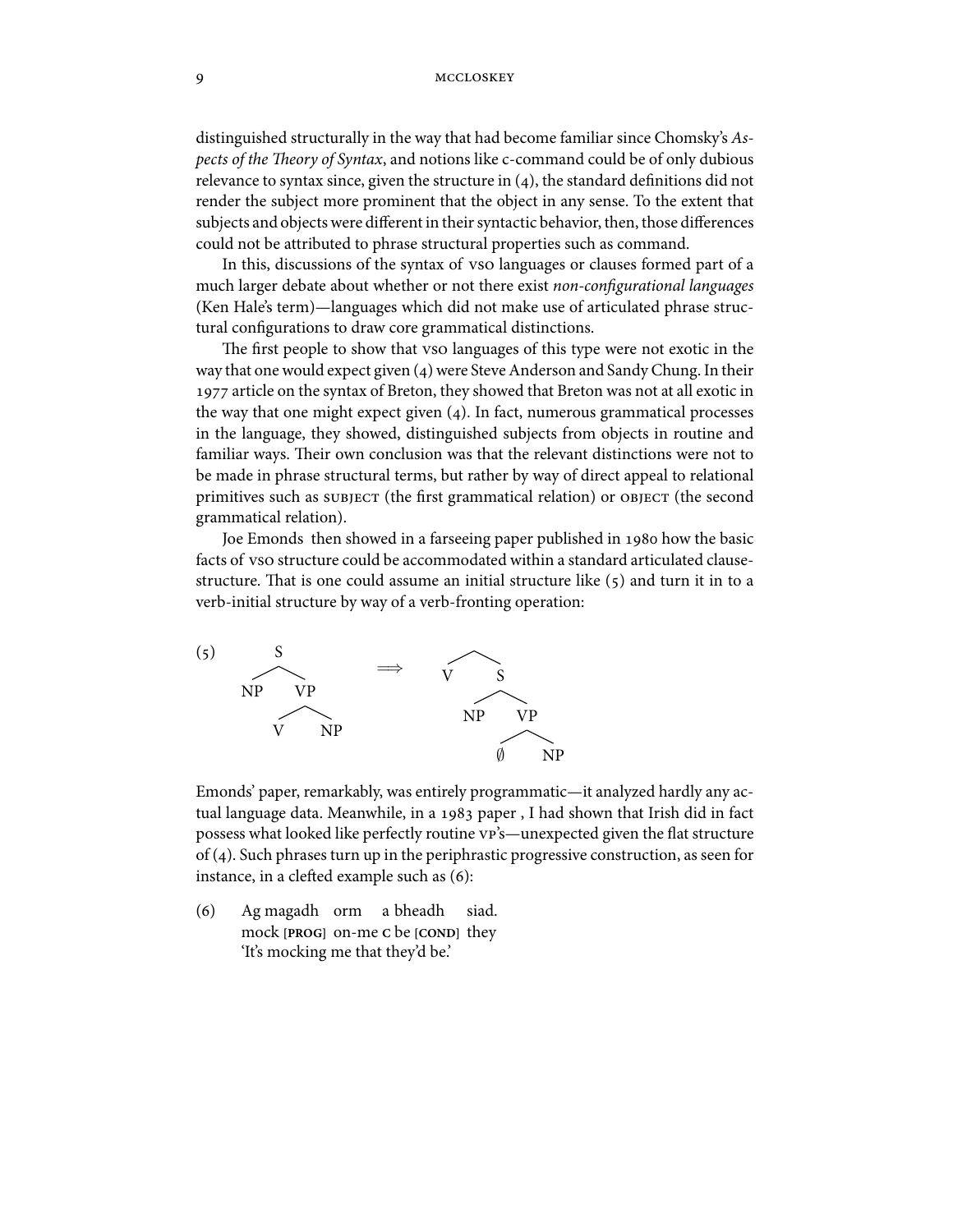in which the vp, or vp-like constituent *mocking me* has undergone fronting. It was Richard Sproat who in 1985 first put all of these pieces together to produce something like the widely-accepted current analysis for this kind of vso language, in a proposal about Welsh. And Sandy Chung and I in  $1987$  showed how this kind of proposal could provide an understanding of a broad array of facts and patterns internal to Irish.

# The 1987 Chung-McCloskey Proposal

And it's that analysis (the Chung-McCloskey proposal from 1987) that I'd like to take as my starting-point here. For a variety of reasons that I won't go in to here, we were very concerned with the relation between small clauses(tenseless predicational nexuses) and full clauses in the languages. The effort to understand that relation led us to propose the two schematic analyses in  $(7)$ :



That is, each clause has a predicational nexus at its core and what we call a clause is the result of the combination of that core with a specification of Tense. From that starting point, a variety of possible surface outcomes are possible:

- When  $xp$  is not vp, what emerges is a non-verbal predicational structure (a 'copular clause') with the 'copula' a realization of the Tense element.
- When xp is vp and Tense is finite, v and Tense amalgamate in the position of Tense (giving vso order).
- When xp is vp and Tense is nonfinite, no such amalgamation takes place, and what emerges is a subject-initial order.

Among these, the one that is of principal concern to us here is the second, which provides for finite clauses the analysis in  $(8)$ :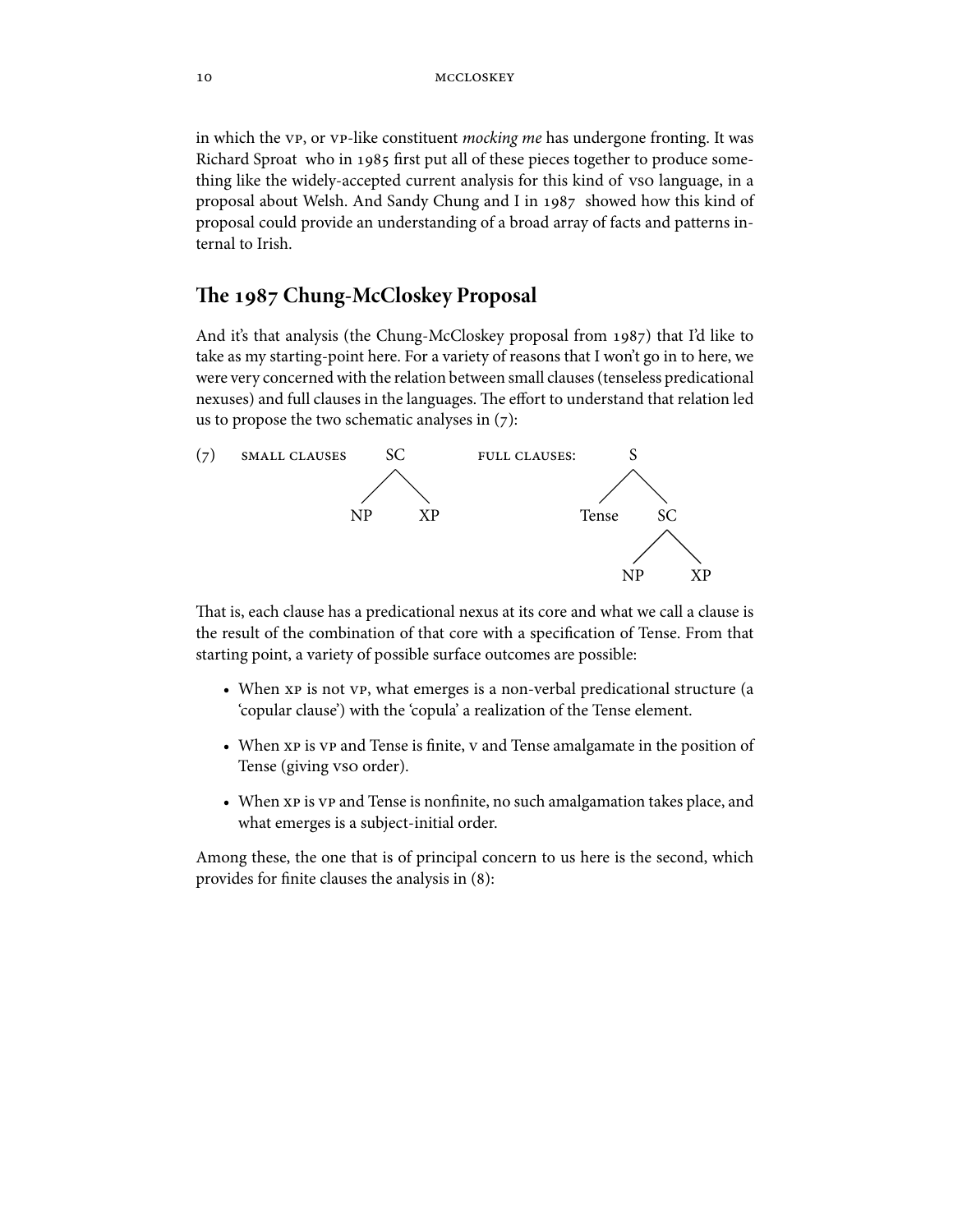

Here it is the verb fronting operation which creates the marvellously strange and peculiar objects which we so casually call finite verbs.

Now Sandy and I were as pleased as anything with this analysis, and it does indeed do a lot of useful work internal to the language. But of course anyone looking at it from a perspective which cares about a half way reasonable theory of phrase structure will find it laughable.

In fact, given reasonable expectations about how phrase structure works,  $(8)$  will be filled out as in (9), with a well-behaved specifier-head-complement skeleton.



And if our intuition (and John Bowers' intuition in an important series of papers) is on the right track—namely that at the heart of every clause there is a small clause), we will actually want (10), where  $x$  is whatever head determines the bare predicational structures that we call 'small clauses':

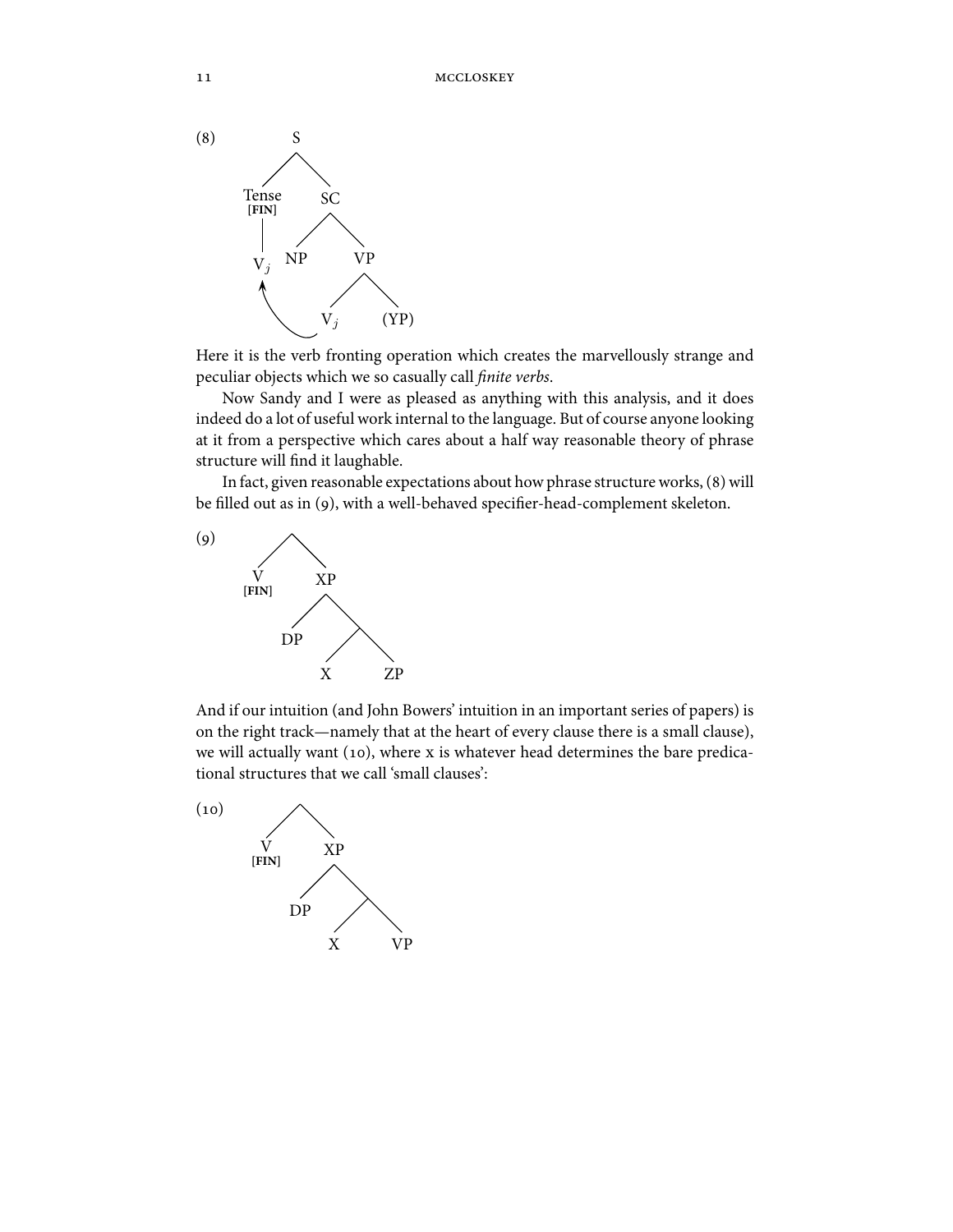If v does not originate in initial position, then  $(10)$  will in fact be more like  $(11)$ :



in which F is some closed-class category whose content is ultimately realized as part of the inflected verb. This structure in turn we can interpret, in suitably modern fashion as in  $(12)$ :



And with this series of small modernizations, we are close to modern conceptions the verb itself introducing internal arguments, a distinguished closed class category of which vp is the complement introducing the subject argument, that whole structure in turn contained within a series of closed-class categories implicated in verbal inflection.

Now it should be stressed that there is one important way in which  $(12)$  is simplified—in assuming that the subject always remains within the verbal projection. We now know that this is incorrect; what is true however is that the subject always remains to the right of, and below the position of the inflected verb. This issue is not essential to the purposes of the present talk and so I set it aside.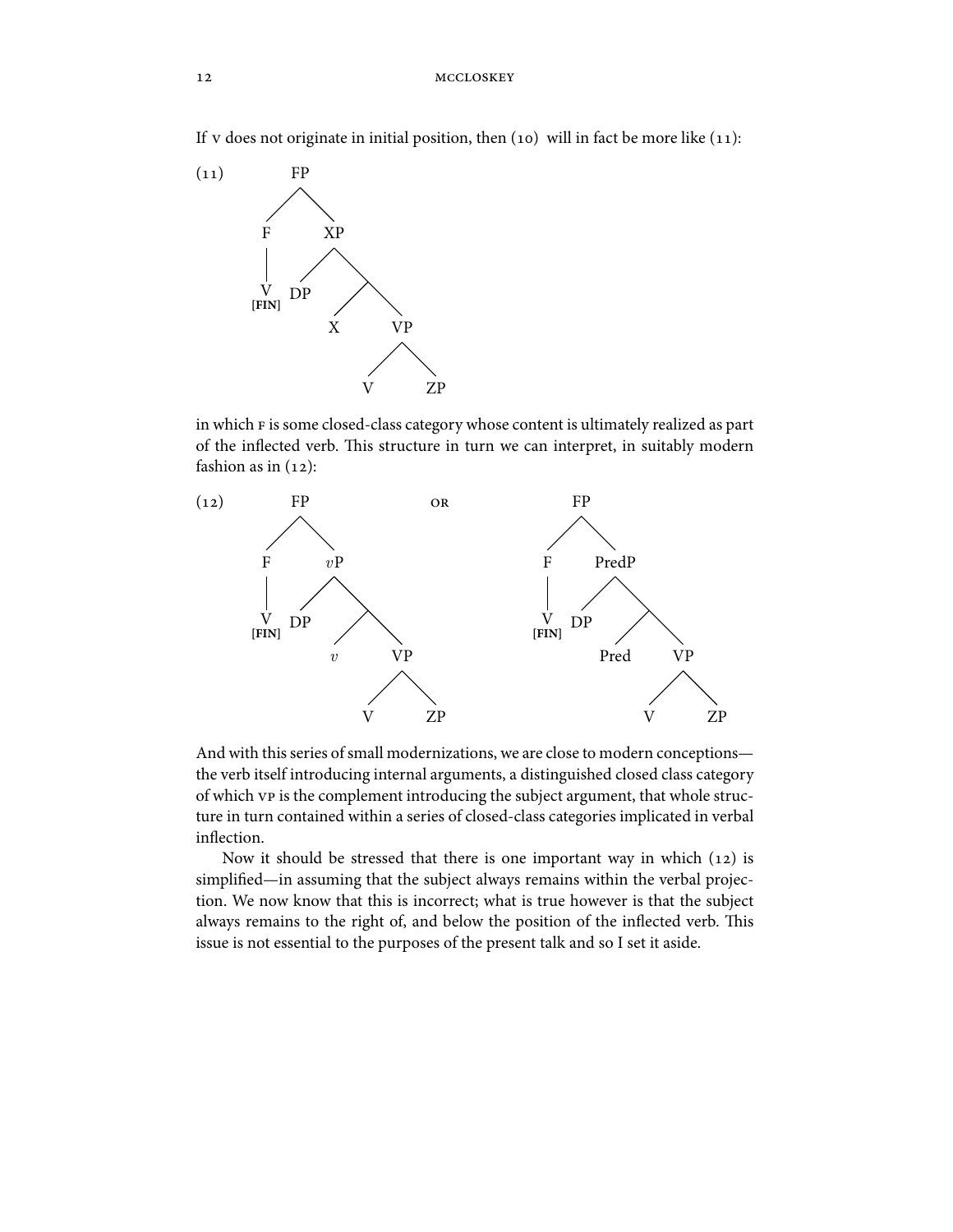That said, certain important research questions open out:

- What is the category  $F(P)$ ?
- In what way does Irish differ from other languages such that vso order emerges as the order of its finite clauses? Does the subject systematically remain lower than in svo languages? Does the verb systematically raise higher than in svo languages?
- What is the status of the specifier position of FP? Is it always empty? Is it occupied by a null element?
- Is F the only projection above the verbal space?

These are all important questions, which are the focus of much current work, but I do not want to address them here. Instead, I would like to ask a different set of questions. I would like to stand back a little from the short-lived froth of current debate and ask if we are sure that all of this represents any kind of progress, any kind of deepening of understanding.

For at just this point the sceptic (of which there are many) might well charge that all we are doing is playing out the moves of a predictable and self-validating game. We believe that grammatical relations are structurally determined so we say what we have to say to make that work out. We believe that prominence relations are structurally defined, so we say what we need to say to make that work out as well. At no point, it might be argued, have we managed to escape from the loop of our own assumptions.

I'm not sure that it is possible to answer such scepticism fully, but I would like to go at least part of the way. I believe that the analyses sketched here do in fact represent a genuine deepening of understanding, and I want to try to say why that might be a reasonable thing to believe. To do that, it will be useful to turn to some of the more unexpected consequences of the analysis schematized in  $(12)$ , and to reflect on some of the ways in which it seems to run counter to intuition.

In fact, at least the following questions and worries arise with respect to the analysis in  $(12)$ .

It is a fundamental claim of  $(12)$  that all of the material following the inflected verb in a finite clause jointly constitutes a syntactic constituent. To the ear of the native speaker, there seems to be something unintuitive about this conclusion.

A second implication of  $(12)$  is that a single word—the inflected verb—is distributed across at least three syntactic positions even in the simplest clause. The simple past tense verb *chonaic* of  $(1)$  corresponds to three distinct syntactic positions, all of which it in some sense occupies. This can seem either paradoxical or wrong, especially to those committed to some version of the Lexicalist Hypothesis.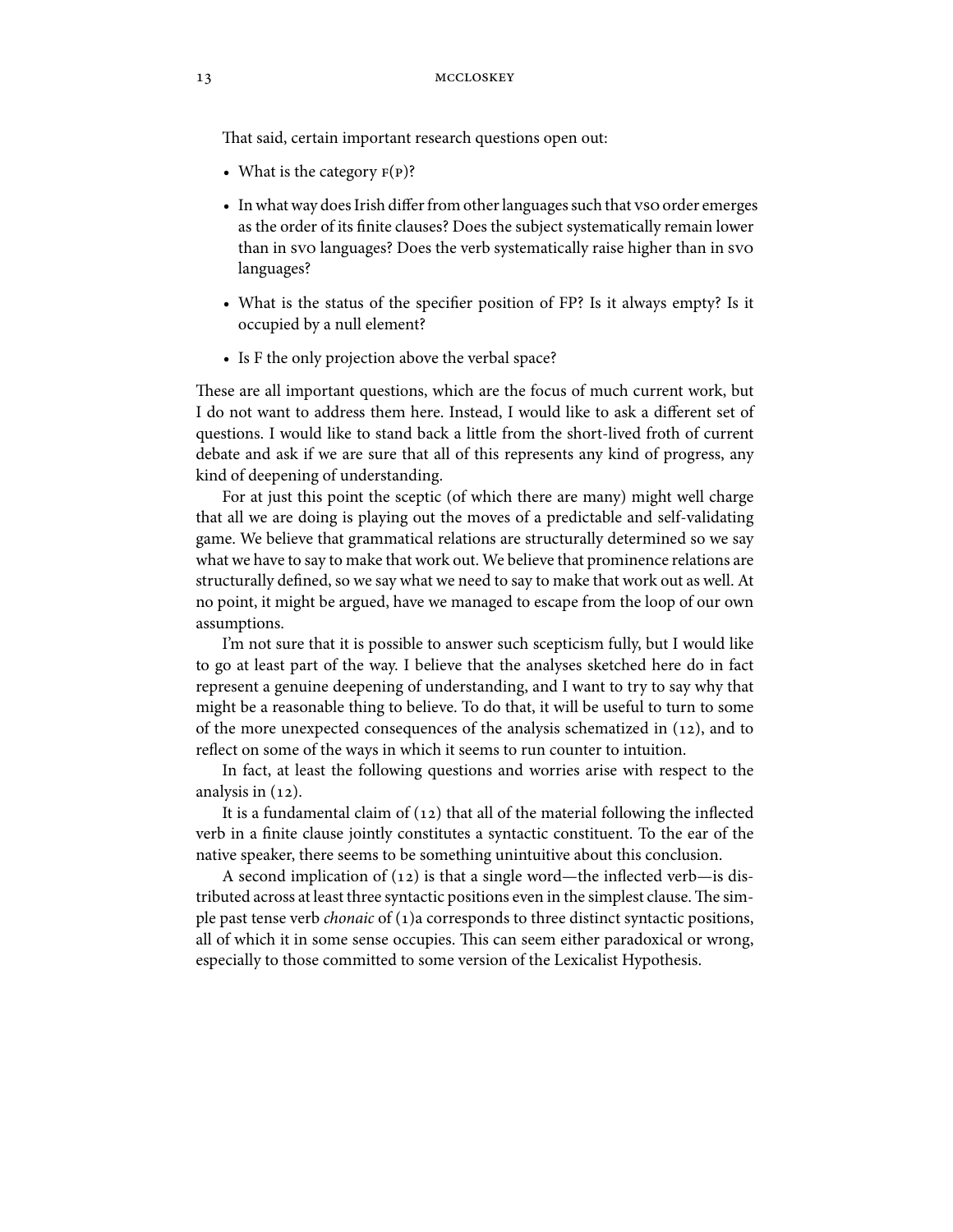In what remains of this paper, I would like to try to argue:

- 1. That the claim of constituency, while counter-intuitive, is in fact correct,
- 2. That in addition we can understand why the claim seems counter-intuitive, and thirdly
- 3. That the claim that the inflected verb is syntactically complex and distributed is also in fact correct.

# **e Constituency Claim**

As a matter of fact, there is a whole range of constituency tests which indicate that the fundamental claim of  $(12)$  (that everything following a finite verb forms a constituent) is in fact correct. Let's consider that evidence.

#### **Right Node Raising**

It is, for instance, routinely possible to apply Right Node Raising to the sequence of elements following the finite verb. This is illustrated for a variety of different clausetypes in the attested examples presented in  $(14)$ . It is probably asking too much of you to expect you to be able to parse such complex structures in an unfamiliar language on the fly. But it will perhaps help if you concentrate on seeing the structure in  $(13)$ , which is common to all of the examples:

 $(13)$  … (C) (Neg) V Conj V [ Subject … ]

The examples are chosen so as to eliminate the possibility that they involve simple conjunction of verbs.

- $(14)$  a. Is **COP[PRES]** it my opinion **NEG C** is é mo thuairim ná fuil, nó gur or **C**-**[PAST]** little if is any beag má tá, aon bochtán sa pauper in-the parish pharóiste ná **NEG C** is portion of-his possessions at-him fuil roinnt dá chuid aige 'It is my opinion that there is not, or that there is hardly, a single pauper in the parish who does not have a portion of his wealth' b. Is **COP[PRES]** seldom **C** was if was ever annamh a bhí, má bhí ariamh, bean woman out amuigh ag an at the rialtas ar na hócáidí sin
	- government on those occasions
	- 'Only rarely, if ever, did the government put forward any women candidates on these occasions' CF 64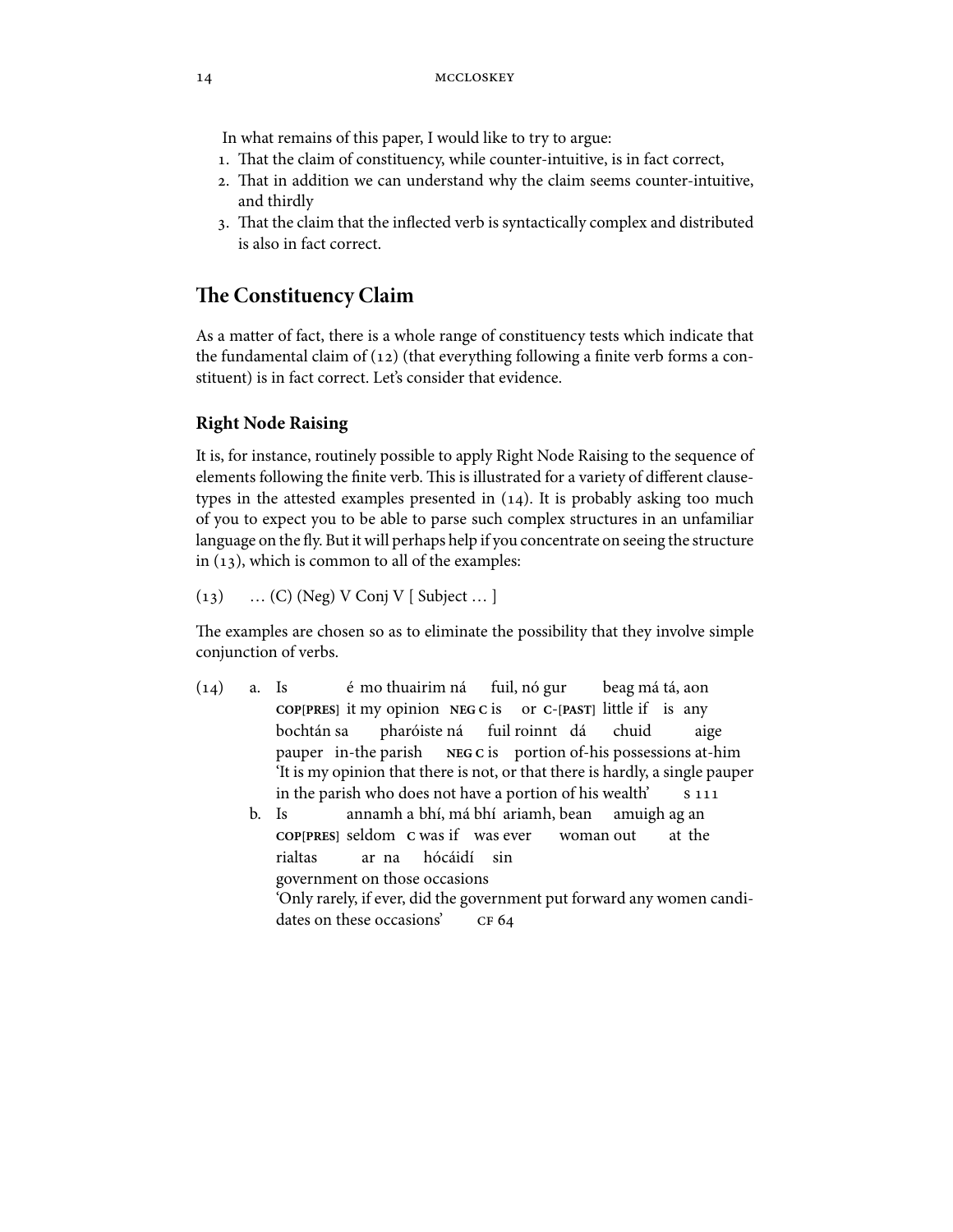c. Ba **COP[PAST]** proper **C** would-do and would-do parliament national chóir go ndéanfadh, agus dhéanfadh, pairlimint náisiúnta Éireannach dlithe a rith Irish laws enact **[**−**FIN] NEG C** nár … 'A national Irish parliament should, and would, enact laws that… 297

#### **Coordination**

What patterns of coordination might we expect if the structure in  $(12)$  was correct? Among others, we would expect the pattern in  $(15)$ , with coordination of the sister of the functional head to which the verb raises.



in which case we would expect across the board raising of the verbal complex to  $F$ . The ultimate outcome should be a finite verb followed by a coordination of two distinct constituents, each of which contains a distinct subject, but in which the initial verb is shared by both conjuncts. That is, we expect examples like  $(16)$ , which are indeed very widely and freely attested:

(16) Thug Peats dhá leathchoróin dom agus Geraldeen leathchoróin dom. gave two half-crown to-me and half-crown to-me 'Pats gave me two half-crowns and Geraldeen gave me a half-crown.'  $23$ 

Of particular interest are the kinds of examples exemplified by  $(17)$ . In these cases we have disjunction under negation, and there is no way to understand such examples in terms of gapping.

- (17) a. nuair nach dtáinig siad ar ais ná scéala ar bith uathu when NEG C came they back or news any from-them 'When they did not come back and no news of them came back.' 134
	- b. Níor **NEG**-**[PAST]** gave the Authority any help thug an t-Údarás aon chabhair dúinn, nó an to-us or the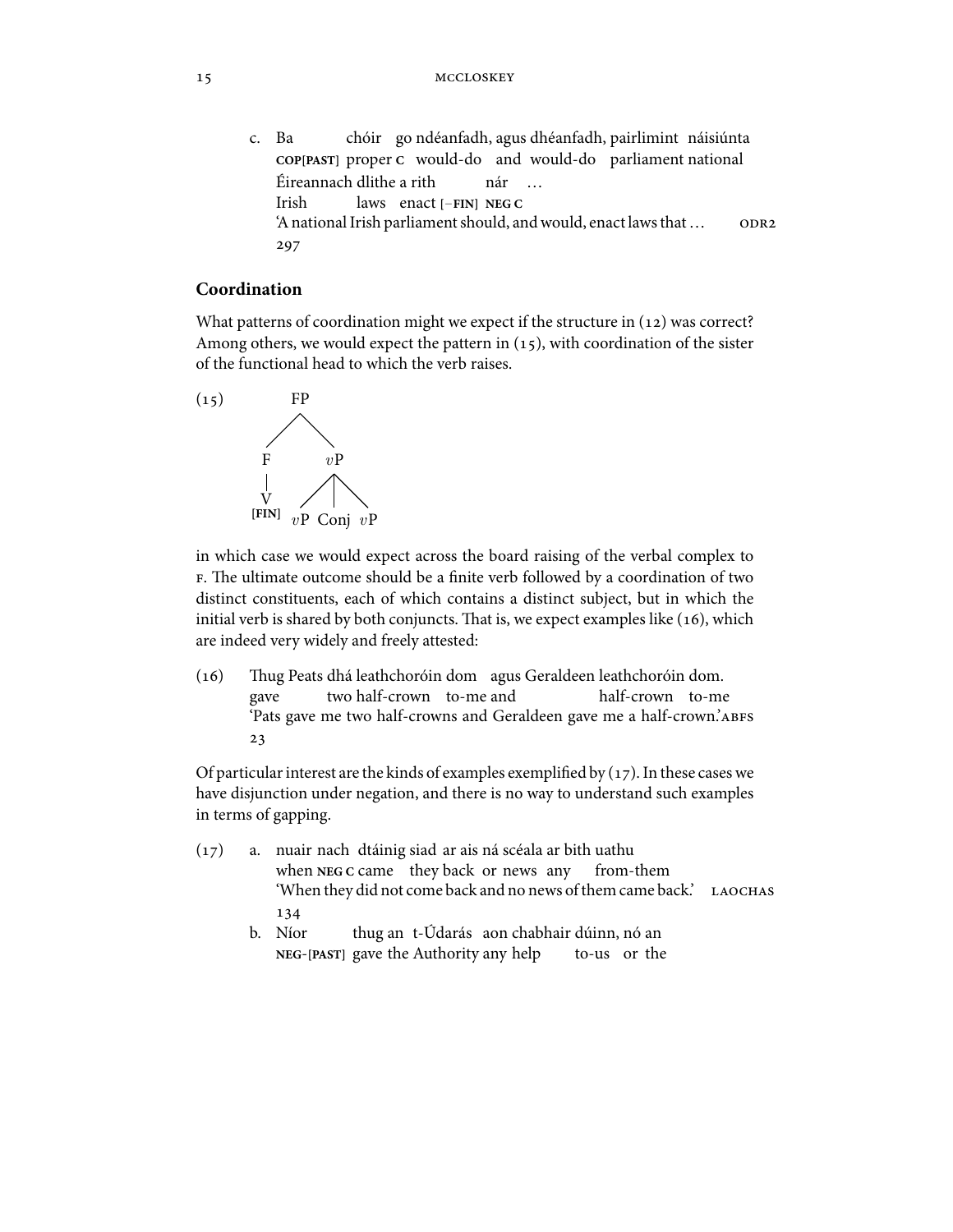| Chomhairle Chontae aon tacaíocht dúinn.                              |
|----------------------------------------------------------------------|
| County Council any support to-us                                     |
| 'The Authority didn't give us any help and the County Council didn't |
| give us any support.' RNG 23-2-05                                    |
| c. Ní titfimid leo nóiad linn                                        |
| NEG fall $[$ $FUT$ $]$ $[$ $P_1$ $]$ to-them or them to-us           |
| 'We will not fall to them nor they to us.'<br><b>BOM 40</b>          |

The structure involved here has to be  $(18)$ , in which the disjunct particle or falls under the scope of negation, but in which there is across the board raising (and therefore sharing) of the verb to the F-position.



These examples have the particular interest for our purposes that they cannot derive from disjoined clauses with deletion of the verb in the second clause. Such structures would yield entirely the wrong meanings. In the case of  $(18c)$ , for example, the interpretation would be:

(19) We will not fall to them or they will not fall to us.

But this not what  $(17c)$  means. Crucial for its interpretation is the structure in  $(18)$ , in which we have a disjunction in the scope of negation (equivalent to a conjunction of negations). This is exactly what is expected given  $(18)$ , and it follows in turn that the disjunction must be at a level below the position in which the (shared) verb appears, suggesting in its turn that the constituency suggested by  $(12)$  is correct.

# **Focus Constructions**

Focus constructions reveal the same constituency break. In the interests of time, I will not linger over the details here, but the basic point is again simple and clear.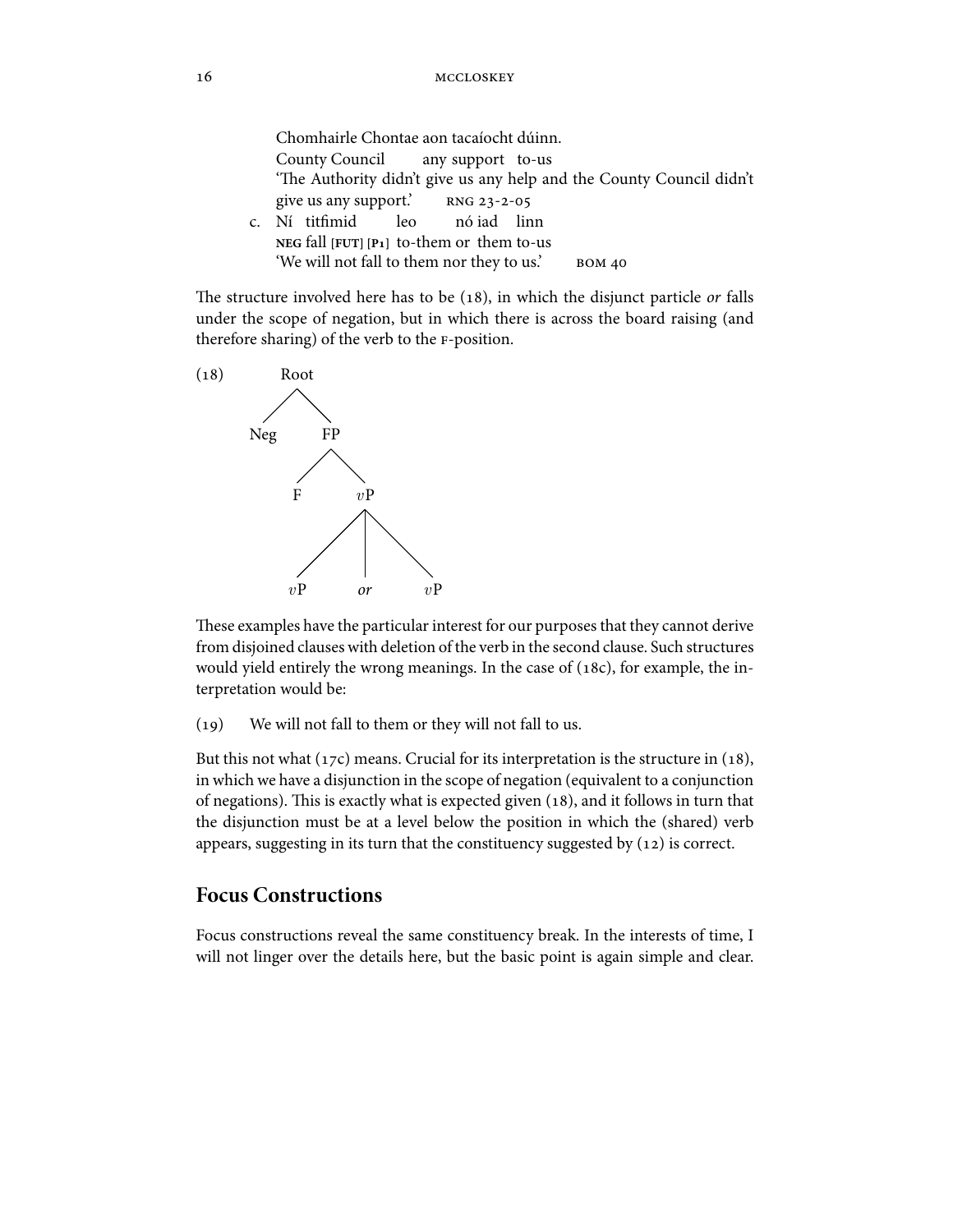The sequence of elements following the finite verb can act as the focus in a variety of constructions, suggesting again that the constituency of  $(12)$  is real.

#### **The Semi-negative Construction**

The semi-negative construction is illustrated in (20). It is reminiscent of the *ne* ... que construction in French or the not ... but construction in nonstandard varieties of English.

- (20) a. Cha raibh ach ceithre phingin agam. **NEG** was but four penny at-me 'I had only fourpence.'
	- b. Níor **NEG**-**[PAST]** heard I yet chuala mé go fóill acht na ballaí ag magadh orm. but the walls mock **[PROG]** on-me 'All I heard yet was the walls mocking me.'

In this construction the particle ach ('but') attaches to some constituent within the scope of negation, and the ultimate effect is that of *only* focussing on that constituent, as in nonstandard English I ain't got but four cents. This is useful for us here because it is one of the best established and most reliable tests of constituency that the language makes available. It is noteworthy, then, that this test too identifies the post-verbal sequence as a constituent, as shown in  $(21)$ :

- (21) a. Ní raibh **NEG** be **[PAST]** but the questions answered by-me when **C** ach na ceisteanna freagartha agam, nuair a … 'No sooner had I answered the questions, when …
	- b. Ní raibh **NEG** be **[PAST]** but my head ach mo chloigeann sa in-the door at-me when **C** doras agam nuair a … 'I had only just put my head in the door when …
	- c. garda policeman young **NEG C** was but Templemore óg ná raibh ach an Teampall Mór fágtha aige le by-him 'a young policeman who had only just le
	 Templemore'

#### **Pseudocle
s**

Finally, the pseudocleft test (another very reliable test for constituency) identifies the postverbal sequence as a constituent, as shown in the examples of  $(23)$ , all of which have the schematic structure in  $(22)$ :

 $(22)$  [ What was [ but [ Subject ... ]]]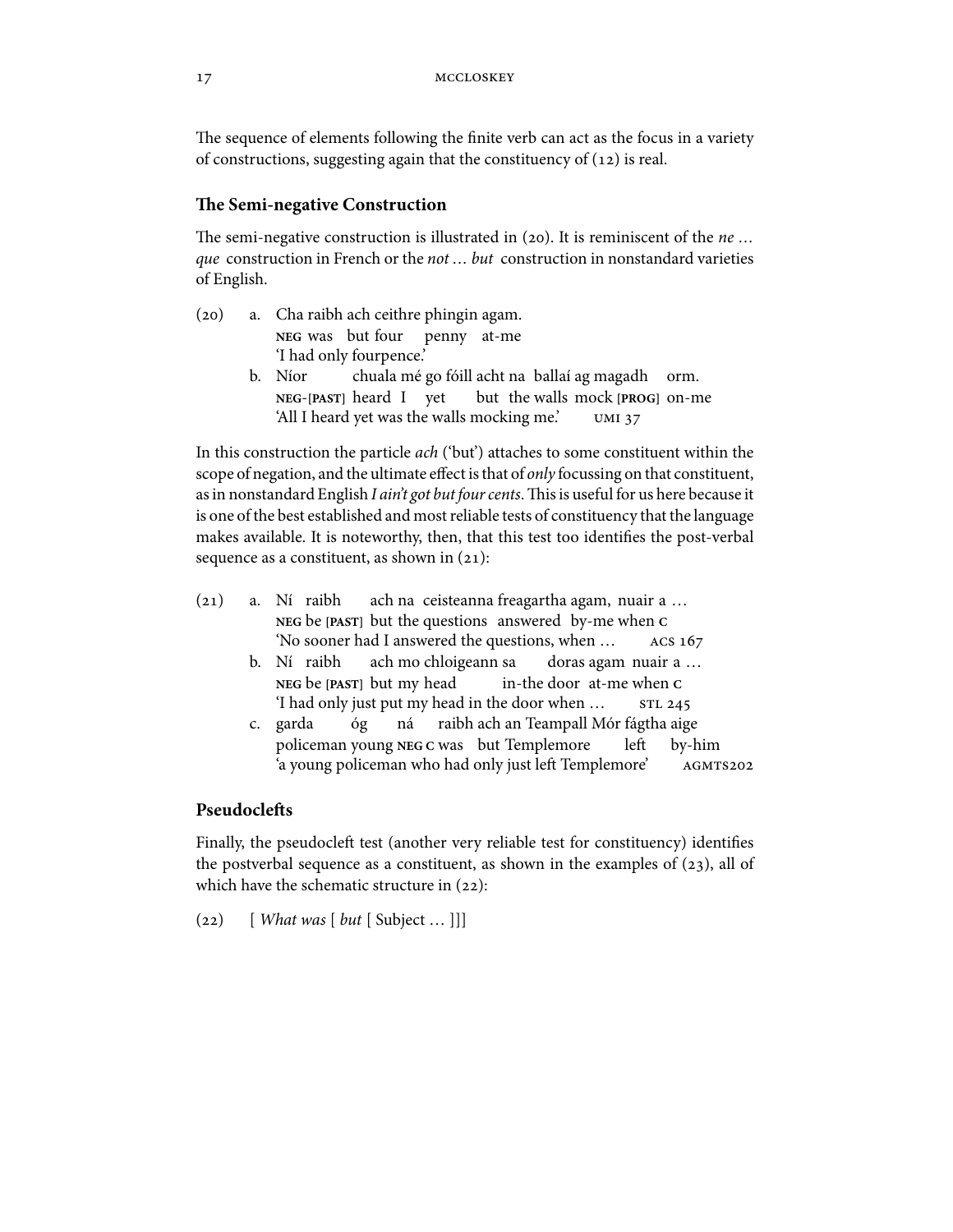with the focus particle attaching to a constituent which consists of everything which follows the finite verb of the clause.

- (23) a. cad a bhí ach Coláiste úr Gaeilge i ndiaidh a fhoscladh i gCathair what c was but College new Irish after open **[**−**FIN]** in City Nua Eabhraigh New York 'What should it be but a new Irish College to have just opened in New York City. CDC 63
	- b. Cad a bhí ach an bia roinnte aici what c was but the food divided by-her and the milk given agus an bainne tabhartha dos to na boicht aici

the poor by-her

'What should it be but that she had distributed the food and given the milk to the poor' GOG 279

This material has surely been difficult to parse and difficult to follow in detail, since the illustrative structures are necessarily so complex. For all that, the basic point should, I hope, be fairly clear. By whatever way we know to detect the presence of a syntactic constituent in this language, the sequence of elements following the finite verb tests as a constituent. That is the constituency of a vso clause in Irish is as indicated in  $(24)$ , with a major constituency break following the inflected verb:

(24) [ Verb Subject Object Oblique ]

and one of the core predictions of  $(12)$  is borne out.

I want to turn now to a final phenomenon which leads to the same conclusion. I have left this one to last partly because it should be easier to grasp, partly because it contains within itself the seeds of a further puzzle—one which should move us towards resolution of some of the larger questions raised but left unresolved in the earlier discussion.

# **Ellipsis**

The construction in question is one of the core ellipsis constructions of the language. Consider the characteristic examples in  $(25)$ :

 $(25)$  a. Dúirt say **[PAST]** they **C** come **[COND]** they but **NEG** come **[PAST]** ever siad go dtiocfadh siad, ach ní tháinig ariamh. 'They said that they would come but they never did.'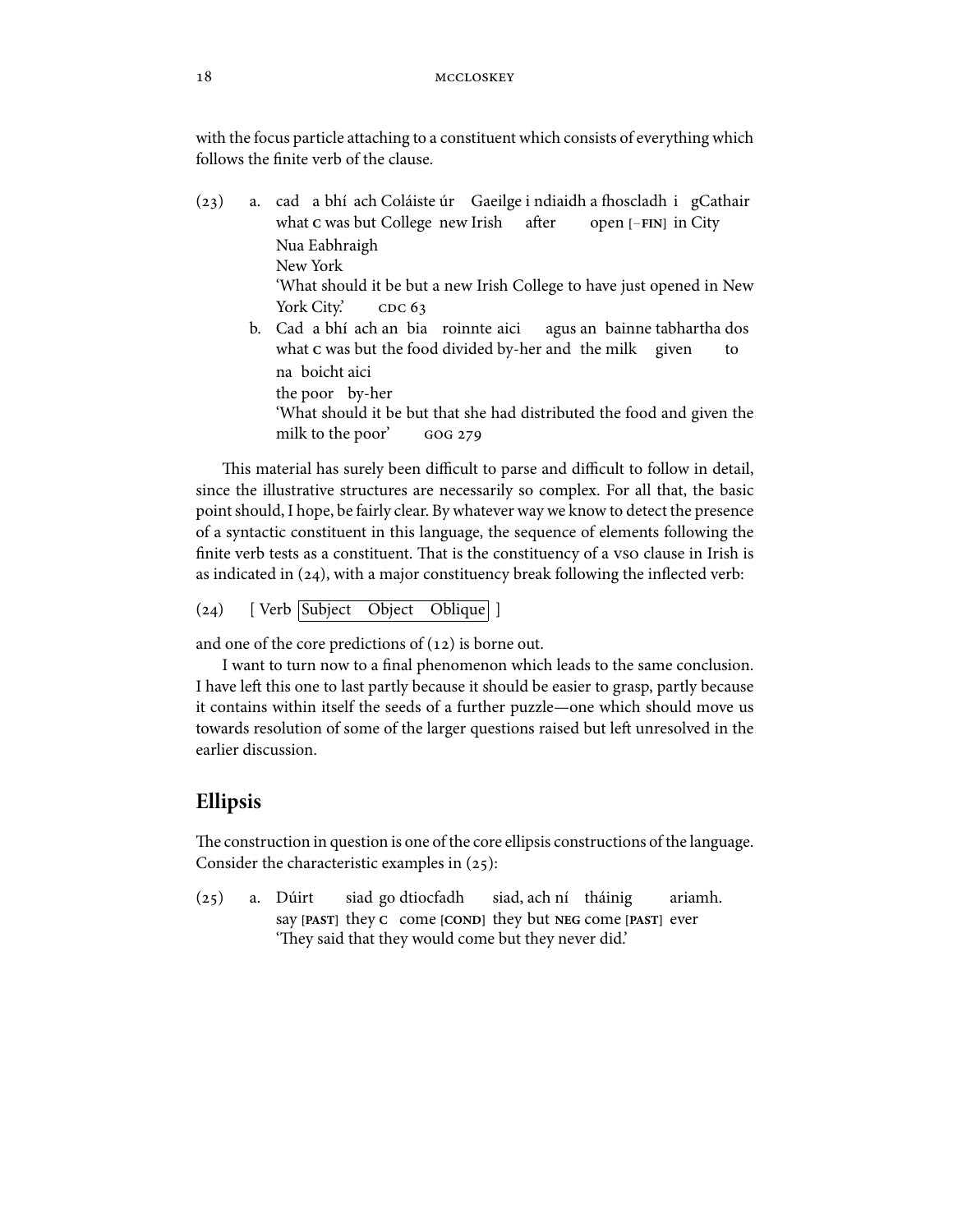b. Beidh muid connáilte, nach be **[FUT]** we frozen **NEG INTERR C** be **[FUT]** mbeidh? 'We'll be frozen, won't we?'

This process has been much studied (see especially McCloskey 1991 and Lotus Goldberg's doctoral thesis written at McGill a few years ago). The properties of this ellipsis process are as follows:

- There must be a linguistic antecedent for the elided material, to the same extent and in the same way that vp ellipsis in English is subject to such a requirement.
- It shows the same range of characteristic functions as vp ellipsis in English (it is used in answers to Yes/No questions, in Tag Questions, in coordinations, and so on).
- It may apply 'backwards' as long as the ellided constituent does not command the antecedent constituent
- It gives rise to strict/sloppy ambiguities and to the 'eliminative puzzles' much studied in the literature on vp ellipsis.
- It supports antecedent contained ellipsis.

I will not demonstrate all of these properties here, but rather refer you to the literature already cited. What is important for our purposes here is that this construction provides another piece of evidence in support of  $(12)$  and the empirical generalization it derives—namely  $(24)$ . The standard analysis of this construction (and the only viable one as far as I know) is that it involves elision of the complement of the head to which the verb raises in a finite clause, as illustrated in  $(26)$ :

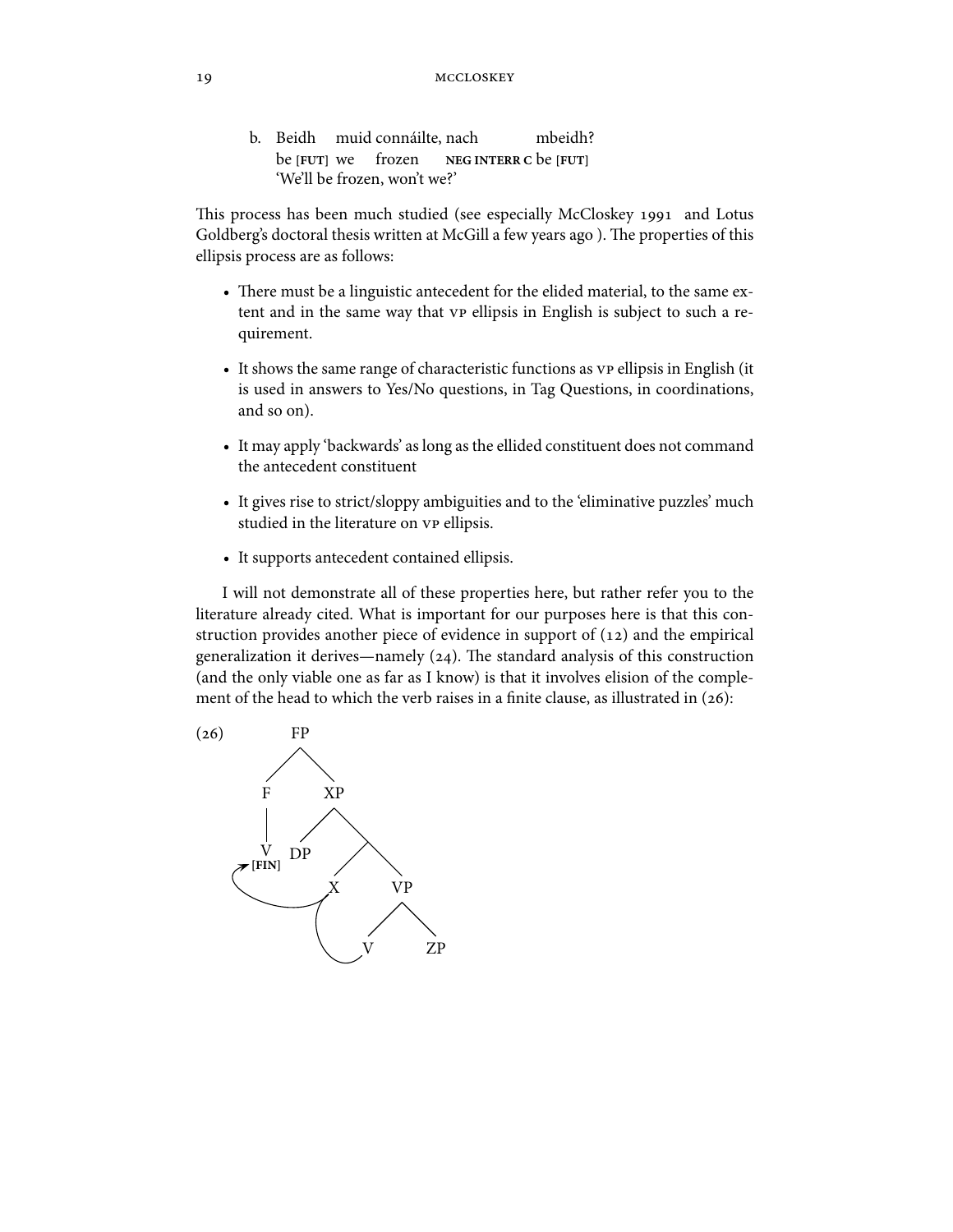Here  $F$ , as before, is one of the closed-class items which jointly define 'the inflectional layer' (the syntactic repository of information about mood, tense, polarity, and aspect), and  $(25a,b)$  arise by way of elimination of  $xp$ —the complement of the head to which the finite verb raises. The verb itself, having raised out of the ellipsis site survives.

We will return shortly to certain other puzzles having to do with this ellipsis (the subsidiary puzzles hinted at earlier), but before doing that, it might be wise to take stock.

## **Taking Stock**

We have now seen ample evidence for the claims made by  $(12)$  and particularly for the empirical generalization that it derives—namely  $(24)$ . Despite the clear and strong evidence for these conclusions, we are left with at least two worries, it seems to me.

The first such worry is this: If the evidence for  $(24)$  is so strong, why does it strike speakers of the language as so wildly counter-intuitive? This is an important meta-puzzle.

And then there is another worry. The analysis depends on the assumption of a certain mis-match between syntax and morphophonology: the pieces which make up the verb are on this analysis scattered across three different positions in syntactic space. Now of course, for some, the usefulness of head-movement was long ago established and the appeal to head movement (or something like it) upon which the analysis in  $(12)$  rests will bring no new worries. But the issue is a serious and important one, and hardly settled, so we should not, it seems to me, take the matter lightly.

I'd like to end by trying to say something about each of these worries and by suggesting that both can be resolved in interesting ways.

# **Resolution of the First Worry**

Consider again  $(z_7)$ , one of our earlier examples of a simple transitive finite clause.

(27) Sciob an cat an t-eireaball den cut the cat the tail off-the mouse luch. 'The cat cut the tail off the mouse.'

We have talked a lot about its syntax, but what about its phonology?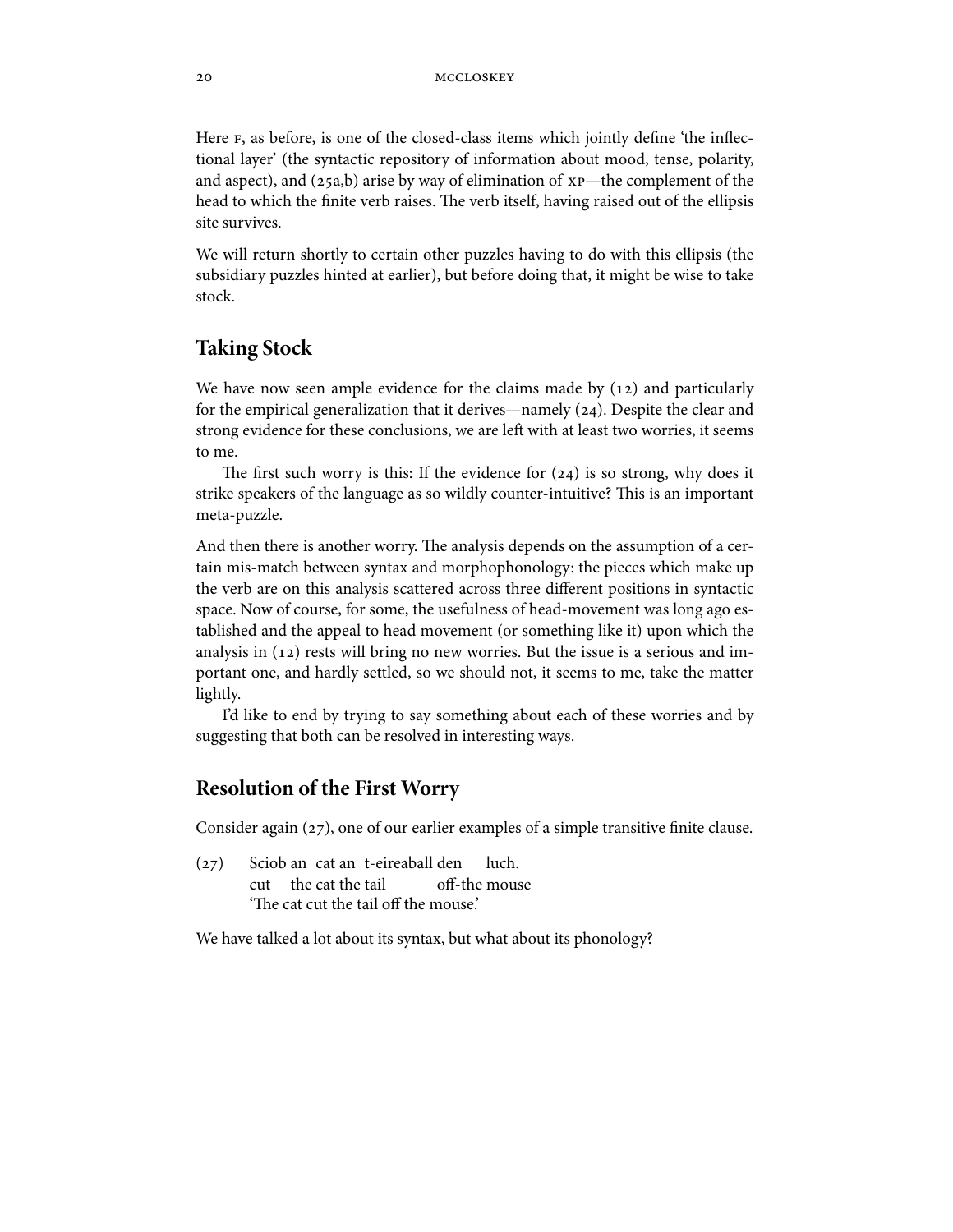Well, given certain very well-established views about how prosodic phrasing is derived from syntactic structures (due largely to the work of Lisa Selkirk), we will expect that in a structure such as  $(27)$ , there will in fact be, a fairly dramatic misalignment between the syntactic phrasing and the phonological phrasing. If phonological phrasing, for example, is determined by a search for the first right edge of a maximal projection (as widely assumed), then the first phonological phrase constructed in the case of  $(27)$  will include the verb and the subject, but it will exclude everything else. That is, the prosodic phrasing of  $(27)$  will be expected to be as in  $(28):$ 

(28) (Sciob an cat)<sub> $\phi$ </sub> (an t-eireaball den luch)<sub> $\phi$ </sub>

This expectation is in fact exactly right. The example in  $(z)$  is a real one, for which we have an audio recording. It is in fact available at http://ohlone.ucsc.edu/Bab/luch.wav. And below is a pitch track analysis of an utterance of this sentence (by a famous storyteller from County Kerry).



(Sound-file extracted from Ó Bhéal an Bhab, Cnuas-scéalta Bhab Feiritéar, Cló Iarr-Chonnachta, 2002, CD 1, track 3 ('An Luch a Bhí Déanach don Aifreann').

Notice that the end of the first phrase (the sequence of verb plus subject) is marked off by a significant pause, as well as by a striking drop in pitch.

I want to claim that it is this misalignment of syntactic and and phonological phrasing that makes the analysis in  $(12)$  seem so strange. To the extent that speakers have raw intuitions about constituency, I suspect that those intutions are grounded in phonological and prosodic facts.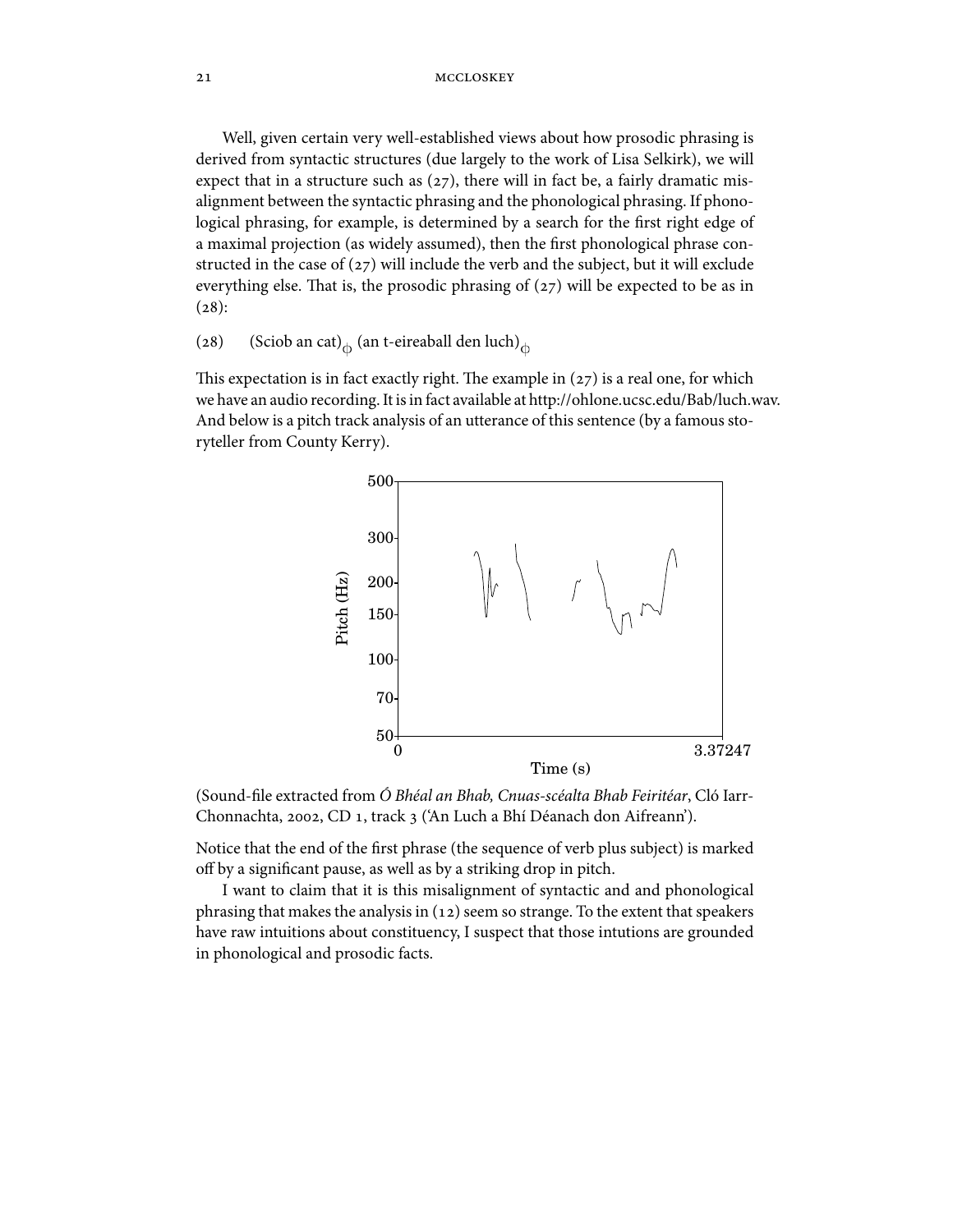Whatever about that, what is clear is that the proposal in  $(12)$  lets us understand both the syntactic facts and the facts of phonological phrasing.

# **The Second Worry**

What might reassure us, though, about the second worry, which also concerns a mismatch—a mismatch in this case between the syntax and the morphophonology? To resolve this, I want to return to the ellipsis process discussed earlier, and consider some puzzles that arise when we try to understand more closely the conditions under which it can apply.

#### **Verbal Identity and its Limits**

Traditional grammars alway describe this construction (the responsive form) via an instruction to 'repeat the verb of the earlier sentence'. And that injunction captures an important truth about this ellipsis process. It is a fact that the verb of the elided constituent, and the verb of the antecedent constituent must be identical. So  $(29)$  is entirely impossible.

 $(29)$  \*Níor **NEG[PAST]** bought cheannaigh siad ariamh teach ach dhíol. they ever house but sold 'They never bought a house but they sold (a house).'

'Go back in. I won't.'

When one probes a little more closely, though, one finds that the requirement of identity is inexact in an interesting way. The verb of the antecedent and the verb at the ellipsis site must in some sense be the 'same verb'; however they need not match in tense, finiteness, mood, or agreement morphology, as shown in (30).

| (30) | a. Níor cheannaigh mé ariamh teach ach cheannóinn.                 |
|------|--------------------------------------------------------------------|
|      | $NEG[PAST]$ bought I ever house but buy $[COND]$ [S <sub>1</sub> ] |
|      | 'I never bought a house, but I would.'                             |
|      | b. Mhol siad domh teach a cheannach agus cheannaigh sa             |
|      | advised they to-me house buy [-FIN] and bought in-the              |
|      | deireadh.                                                          |
|      | end                                                                |
|      | 'They advised me to buy a house and I did in the end.'             |
|      | c. Gabh isteach ar ais. Ní rachaidh.                               |
|      | go [IMPV] in back NEG go [FUT]                                     |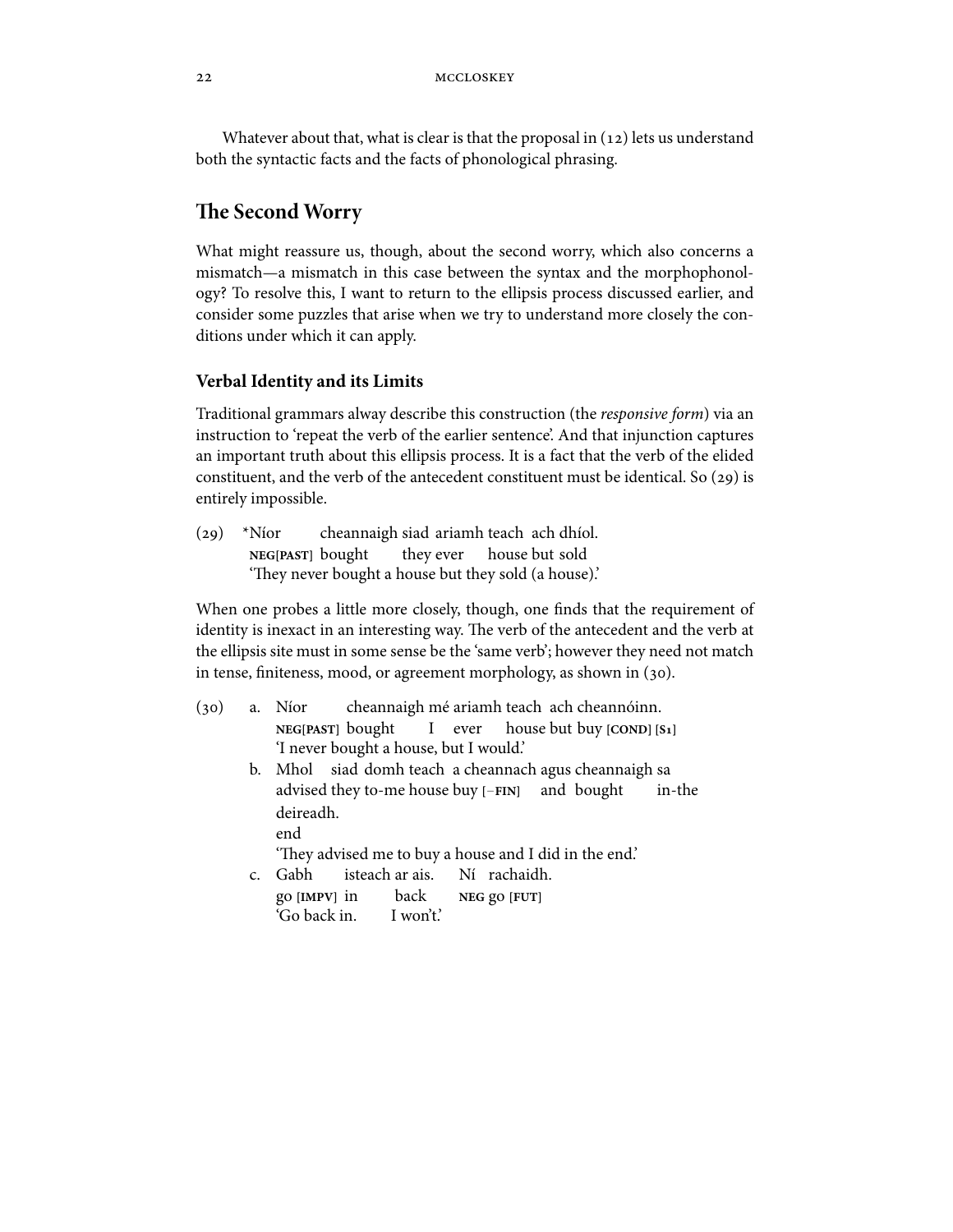To be more exact, the split between which features count or do not count for establishing identity (and therefore deletability) is exactly the split between what features are expressed syntactically in the inflectional layer and what features are expressed syntactically in the  $v$ -v combination (i.e. in the root). Irrelevant are features of tense, modality, aspect, finiteness, and agreement What is required, rather, is that the two roots be identical. Specifically:

The  $v$ -v amalgam heading the ellided constituent must be identical to the  $v$ -v amalgam heading the antecedent constituent.

This pattern of facts makes sense, as far as I can see, only under two assumptions:

The first is that the mechanism which assesses identity (and therefore deletability) must see a verb in the elision-site (i.e. not in the position where it is pronounced). If there were no verbal element in the ellipsis site, it is hard to see why its identity should matter in the calculation of given-ness , or identity, or whatever relationship it is that licenses ellipsis.

The second assumption is that the mechanism which assesses identity (and therefore deletability) must not see the specification of Tense, Mood, Aspect, and Agreement inside the ellipsis site. This information must, rather, be external to the ellipsis site, and therefore correctly judged to be irrelevant in the calculation of identity.

Put another way, the two assumptions that we need to understand these ellipsis patterns are exactly the two assumptions that are built in to the analysis schematized as  $(12)$ .

This is a compelling kind of confirmation, it seems to me, for the general view encapsulated there and a useful reassurance that we are not mad in being driven to these kinds of conclusions.

The distribution of the verbal pieces (root versus inflectional morphology) across distinct syntactic positions which is a key part of  $(12)$  provides a way of understanding both the puzzle of the verbal identity requirement and the puzzle of its limits. Things could hardly have been otherwise, given the assumptions of  $(12)$ .

# **Final Thoughts**

We began by asking if we could provide some reasons for believing in the kind of analysis of vso structures outlined earlier, that broke out of, or away from, the very assumptions that make that debate worth having. I think it's reasonable to claim some success in that.

More important, though, is the bigger conclusion that Irish turns out to be much less exotic than it seemed  $25$  or  $30$  years ago. It turns out, in fact, to be very different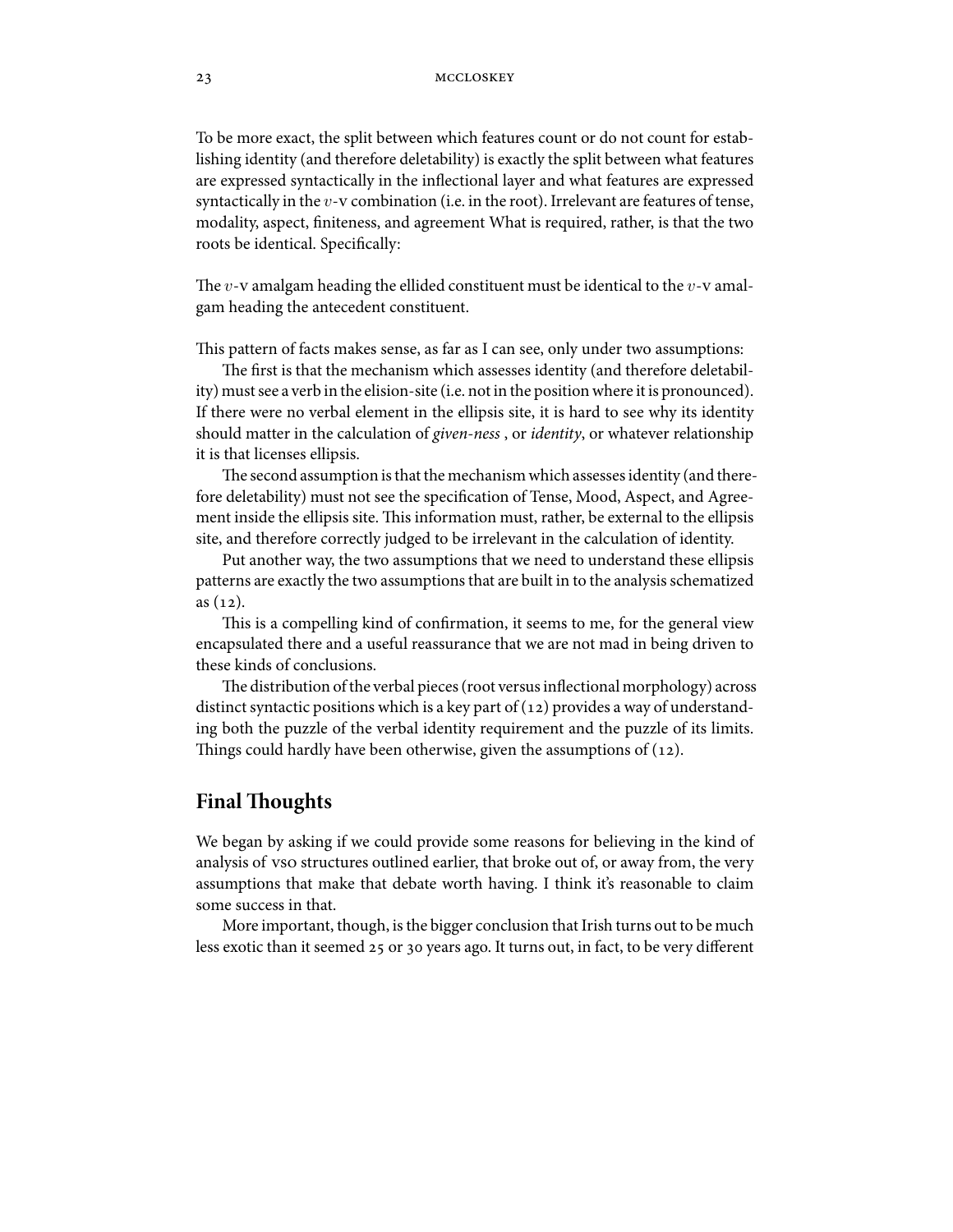from what would have been expected given the 'flat' structure assumed in earlier work. It turns out, in fact, to have just the kind of finely articulated phrase structure often assumed for svo languages.

It can feel a little disappointing sometimes to have the language that you are intrigued by and committed to come out as pedestrian. But that, of course, is what progress is going to feel like a lot of the time, as facts slip into place in larger theoretical structures. And it is one of the central Chomskyan themes that the deeper we dig under the skin of particular languages, the more we will find commonality and similarity, rather then diversity and difference.